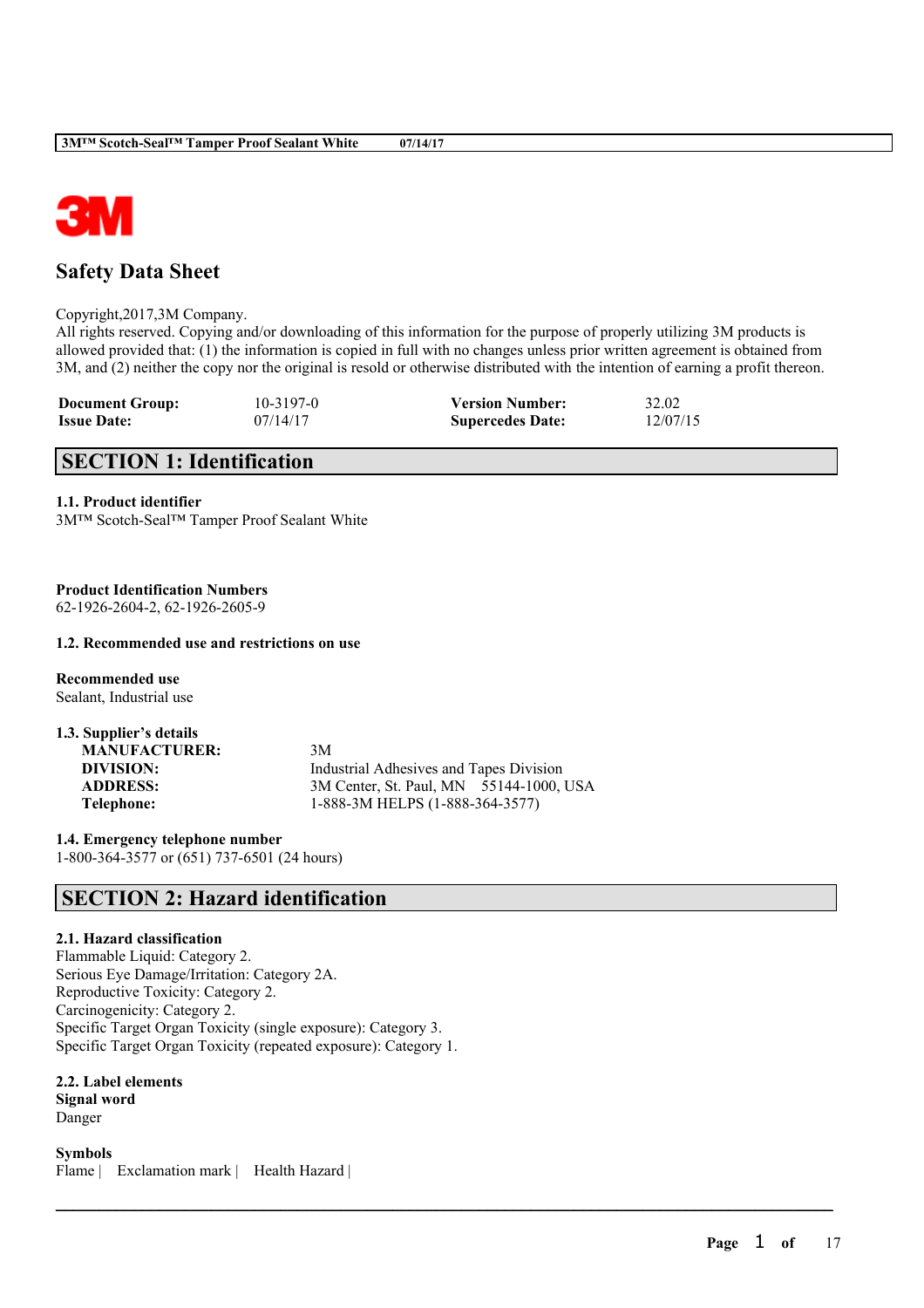

**Hazard Statements** Highly flammable liquid and vapor.

Causes serious eye irritation. May cause drowsiness or dizziness. Suspected of damaging fertility or the unborn child. Suspected of causing cancer.

Causes damage to organs through prolonged or repeated exposure: skin |

# **Precautionary Statements**

# **Prevention:**

Obtain special instructions before use. Do not handle until all safety precautions have been read and understood. Keep away from heat/sparks/open flames/hot surfaces. - No smoking. Ground/bond container and receiving equipment. Use only non-sparking tools. Take precautionary measures against static discharge. Keep container tightly closed. Use explosion-proof electrical/ventilating/lighting equipment. Do not breathe dust/fume/gas/mist/vapors/spray. Use only outdoors or in a well-ventilated area. Wear protective gloves and eye/face protection. Do not eat, drink or smoke when using this product. Wash thoroughly after handling.

# **Response:**

IF INHALED: Remove person to fresh air and keep comfortable for breathing. IF ON SKIN (or hair): Take off immediately all contaminated clothing. Rinse skin with water/shower. IF IN EYES: Rinse cautiously with water for several minutes. Remove contact lenses, if present and easy to do. Continue rinsing.

If eye irritation persists: Get medical advice/attention.

IF exposed or concerned: Get medical advice/attention.

In case of fire: Use a fire fighting agent suitable for flammable liquids such as dry chemical or carbon dioxide to extinguish.

# **Storage:**

Keep cool. Keep container tightly closed. Store locked up in a well-ventilated place.

# **Disposal:**

Dispose of contents/container in accordance with applicable local/regional/national/international regulations.

 $\mathcal{L}_\mathcal{L} = \mathcal{L}_\mathcal{L} = \mathcal{L}_\mathcal{L} = \mathcal{L}_\mathcal{L} = \mathcal{L}_\mathcal{L} = \mathcal{L}_\mathcal{L} = \mathcal{L}_\mathcal{L} = \mathcal{L}_\mathcal{L} = \mathcal{L}_\mathcal{L} = \mathcal{L}_\mathcal{L} = \mathcal{L}_\mathcal{L} = \mathcal{L}_\mathcal{L} = \mathcal{L}_\mathcal{L} = \mathcal{L}_\mathcal{L} = \mathcal{L}_\mathcal{L} = \mathcal{L}_\mathcal{L} = \mathcal{L}_\mathcal{L}$ 

# **2.3. Hazards not otherwise classified**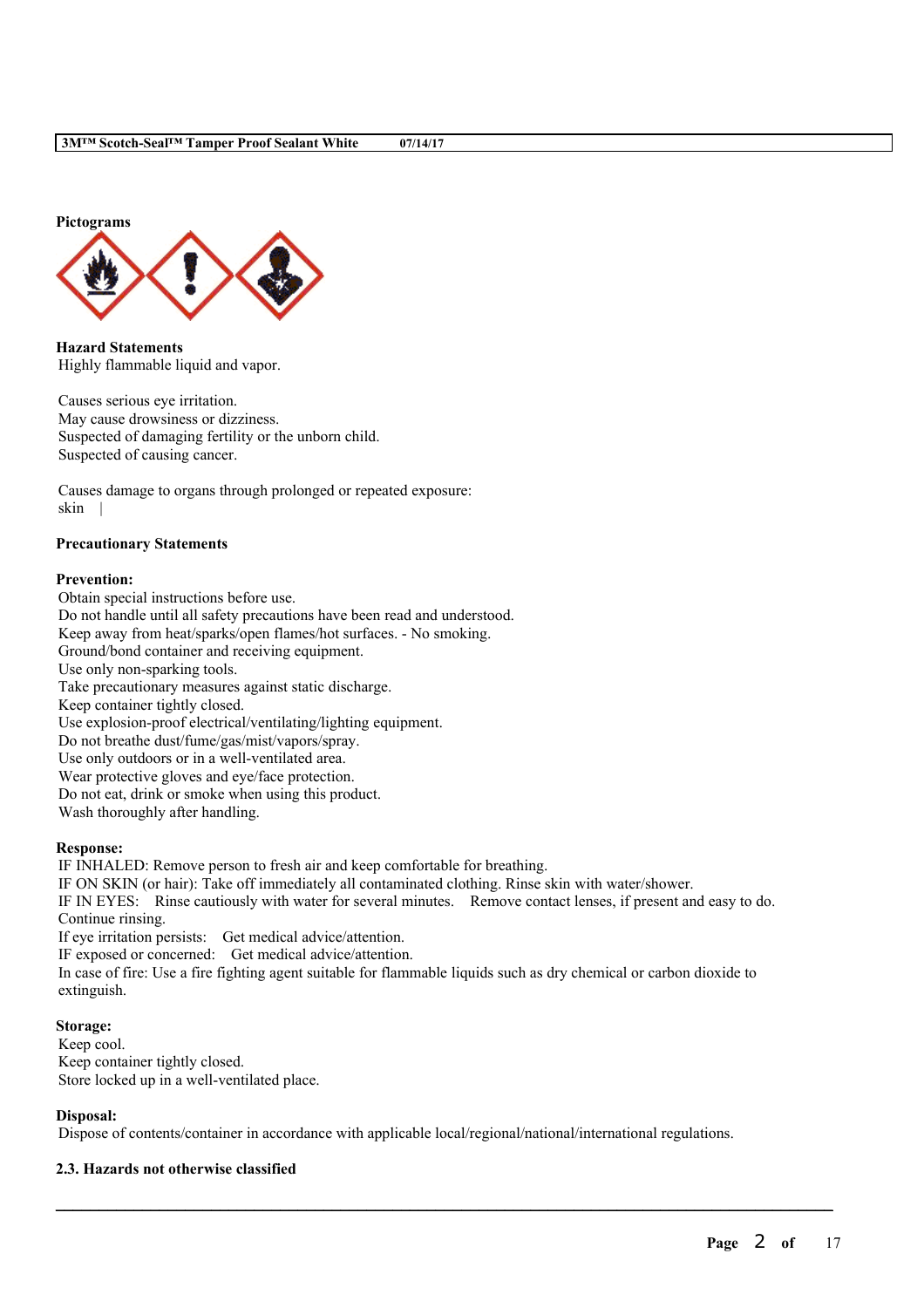1% of the mixture consists of ingredients of unknown acute oral toxicity. 1% of the mixture consists of ingredients of unknown acute dermal toxicity.

# **SECTION 3: Composition/information on ingredients**

| Ingredient                                      | <b>C.A.S. No.</b> | $%$ by Wt                    |
|-------------------------------------------------|-------------------|------------------------------|
| Methyl Ethyl Ketone                             | $78-93-3$         | $15 -$<br>40 Trade Secret *  |
| Limestone                                       | 1317-65-3         | $10 -$<br>30 Trade Secret *  |
| Mica-group Minerals                             | 12001-26-2        | 30 Trade Secret *<br>$10 -$  |
| Titanium Dioxide                                | 13463-67-7        | 13 Trade Secret *<br>$7 -$   |
| Acrylonitrile-Butadiene Polymer                 | $9003 - 18 - 3$   | 3 - 7 Trade Secret *         |
| Ammonia, o-Cresol, Formaldehyde, Phenol Polymer | 55185-45-0        | 5 Trade Secret *<br>$1 -$    |
| <b>Antimony Trioxide</b>                        | 1309-64-4         | 5 Trade Secret *<br>$1 -$    |
| Feldspars                                       | 68476-25-5        | 5 Trade Secret *<br>$1 -$    |
| Kaolin                                          | 1332-58-7         | 5 Trade Secret *<br>$1 -$    |
| p-tert-Butylphenol-Formaldehyde Resin           | 25085-50-1        | 1 - 5 Trade Secret *         |
| Isopropyl Alcohol                               | $67-63-0$         | $<$ 2 Trade Secret $*$       |
| Alkanes, C18-28, chloro                         | 85535-86-0        | $\leq$ 1.5 Trade Secret *    |
| <b>Chlorinated Paraffin Waxes</b>               | 63449-39-8        | $\leq$ 1.5 Trade Secret $*$  |
| Quartz Silica                                   | 14808-60-7        | $\leq$ 1 Trade Secret *      |
| Salicylic Acid                                  | $69 - 72 - 7$     | $\leq 0.6$ Trade Secret *    |
| Lead                                            | 7439-92-1         | $< 0.04$ Trade Secret $*$    |
| Formaldehyde                                    | $50-00-0$         | $\leq$ 0.02 Trade Secret $*$ |

\*The specific chemical identity and/or exact percentage (concentration) of this composition has been withheld as a trade secret.

# **SECTION 4: First aid measures**

# **4.1. Description of first aid measures**

# **Inhalation:**

Remove person to fresh air. If you feel unwell, get medical attention.

# **Skin Contact:**

Immediately wash with soap and water. Remove contaminated clothing and wash before reuse. If signs/symptoms develop, get medical attention.

# **Eye Contact:**

Immediately flush with large amounts of water. Remove contact lenses if easy to do. Continue rinsing. Get medical attention.

 $\mathcal{L}_\mathcal{L} = \mathcal{L}_\mathcal{L} = \mathcal{L}_\mathcal{L} = \mathcal{L}_\mathcal{L} = \mathcal{L}_\mathcal{L} = \mathcal{L}_\mathcal{L} = \mathcal{L}_\mathcal{L} = \mathcal{L}_\mathcal{L} = \mathcal{L}_\mathcal{L} = \mathcal{L}_\mathcal{L} = \mathcal{L}_\mathcal{L} = \mathcal{L}_\mathcal{L} = \mathcal{L}_\mathcal{L} = \mathcal{L}_\mathcal{L} = \mathcal{L}_\mathcal{L} = \mathcal{L}_\mathcal{L} = \mathcal{L}_\mathcal{L}$ 

# **If Swallowed:**

Rinse mouth. If you feel unwell, get medical attention.

# **4.2. Most important symptoms and effects, both acute and delayed**

See Section 11.1. Information on toxicological effects.

# **4.3. Indication of any immediate medical attention and special treatment required** Not applicable

# **SECTION 5: Fire-fighting measures**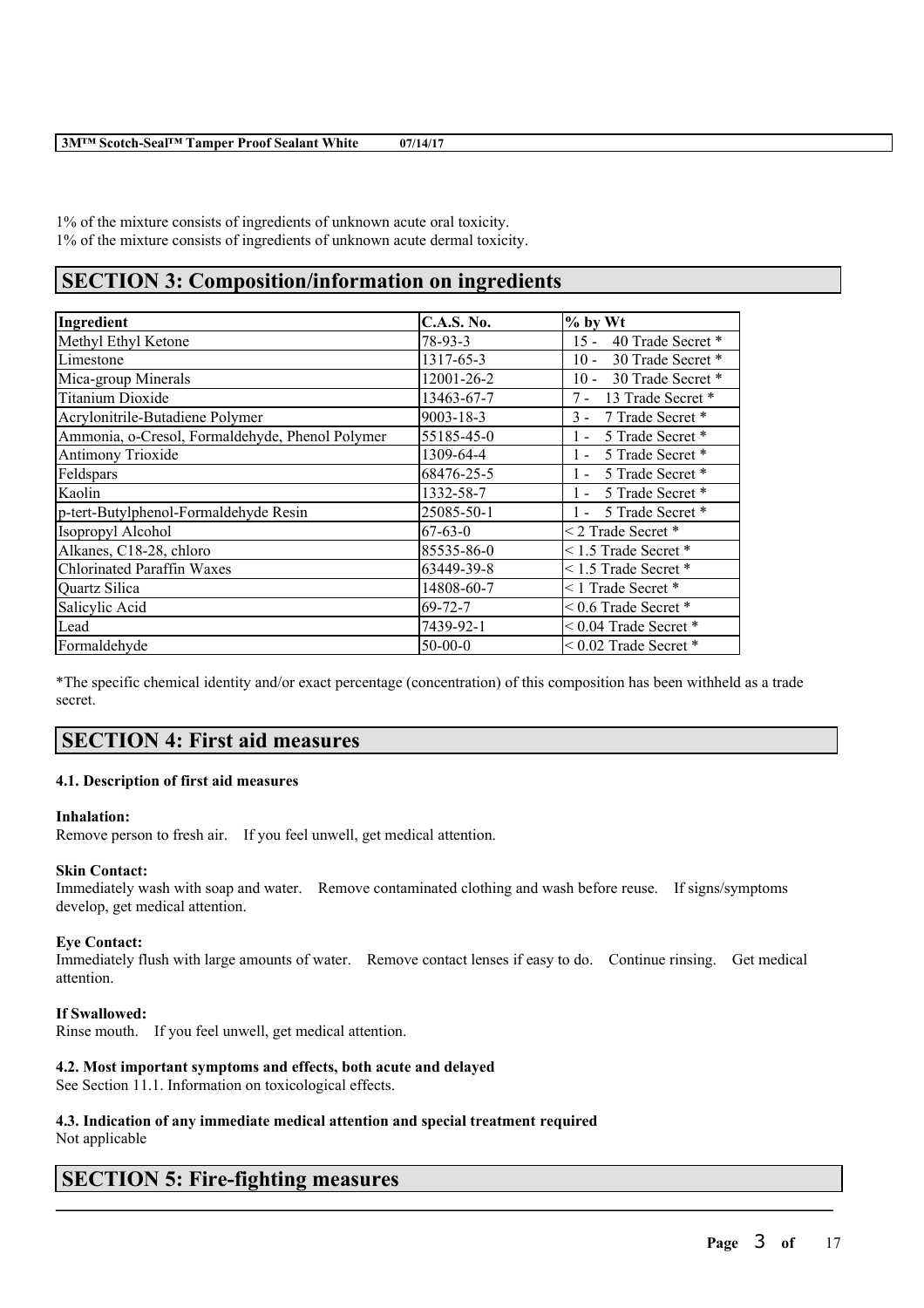#### **5.1. Suitable extinguishing media**

In case of fire: Use a fire fighting agent suitable for flammable liquids such as dry chemical or carbon dioxide to extinguish.

### **5.2. Special hazards arising from the substance or mixture**

Closed containers exposed to heat from fire may build pressure and explode.

### **Hazardous Decomposition or By-Products**

| <b>Substance</b>   | Condition         |
|--------------------|-------------------|
| Carbon monoxide    | During Combustion |
| Carbon dioxide     | During Combustion |
| Hydrogen Chloride  | During Combustion |
| Oxides of Antimony | During Combustion |
|                    |                   |

# **5.3. Special protective actions for fire-fighters**

Water may not effectively extinguish fire; however, it should be used to keep fire-exposed containers and surfaces cool and prevent explosive rupture.

# **SECTION 6: Accidental release measures**

# **6.1. Personal precautions, protective equipment and emergency procedures**

Evacuate area. Keep away from heat/sparks/open flames/hot surfaces. - No smoking. Use only non-sparking tools. Ventilate the area with fresh air. For large spill, or spills in confined spaces, provide mechanical ventilation to disperse or exhaust vapors, in accordance with good industrial hygiene practice. Warning! A motor could be an ignition source and could cause flammable gases or vapors in the spill area to burn or explode. Refer to other sections of this SDS for information regarding physical and health hazards, respiratory protection, ventilation, and personal protective equipment.

# **6.2. Environmental precautions**

Avoid release to the environment. For larger spills, cover drains and build dikes to prevent entry into sewer systems or bodies of water.

#### **6.3. Methods and material for containment and cleaning up**

Contain spill. Cover spill area with a fire-extinguishing foam. An appropriate aqueous film forming foam (AFFF) is recommended. Working from around the edges of the spill inward, cover with bentonite, vermiculite, or commercially available inorganic absorbent material. Mix in sufficient absorbent until it appears dry. Remember, adding an absorbent material does not remove a physical, health, or environmental hazard. Collect as much of the spilled material as possible using non-sparking tools. Place in a metal container approved for transportation by appropriate authorities. Clean up residue with an appropriate solvent selected by a qualified and authorized person. Ventilate the area with fresh air. Read and follow safety precautions on the solvent label and SDS. Seal the container. Dispose of collected material as soon as possible.

# **SECTION 7: Handling and storage**

# **7.1. Precautions for safe handling**

For industrial or professional use only. Do not handle until all safety precautions have been read and understood. Keep away from heat/sparks/open flames/hot surfaces. - No smoking. Use only non-sparking tools. Take precautionary measures against static discharge. Do not breathe dust/fume/gas/mist/vapors/spray. Do not get in eyes, on skin, or on clothing. Do not eat, drink or smoke when using this product. Wash thoroughly after handling. Avoid release to the environment. Avoid contact with oxidizing agents (eg. chlorine, chromic acid etc.) Wear low static or properly grounded shoes. Use personal protective equipment (gloves, respirators, etc.) as required. To minimize the risk of ignition, determine applicable electrical classifications for the process using this product and select specific local exhaust ventilation equipment to avoid flammable vapor accumulation. Ground/bond container and receiving equipment if there is potential for static electricity accumulation during transfer.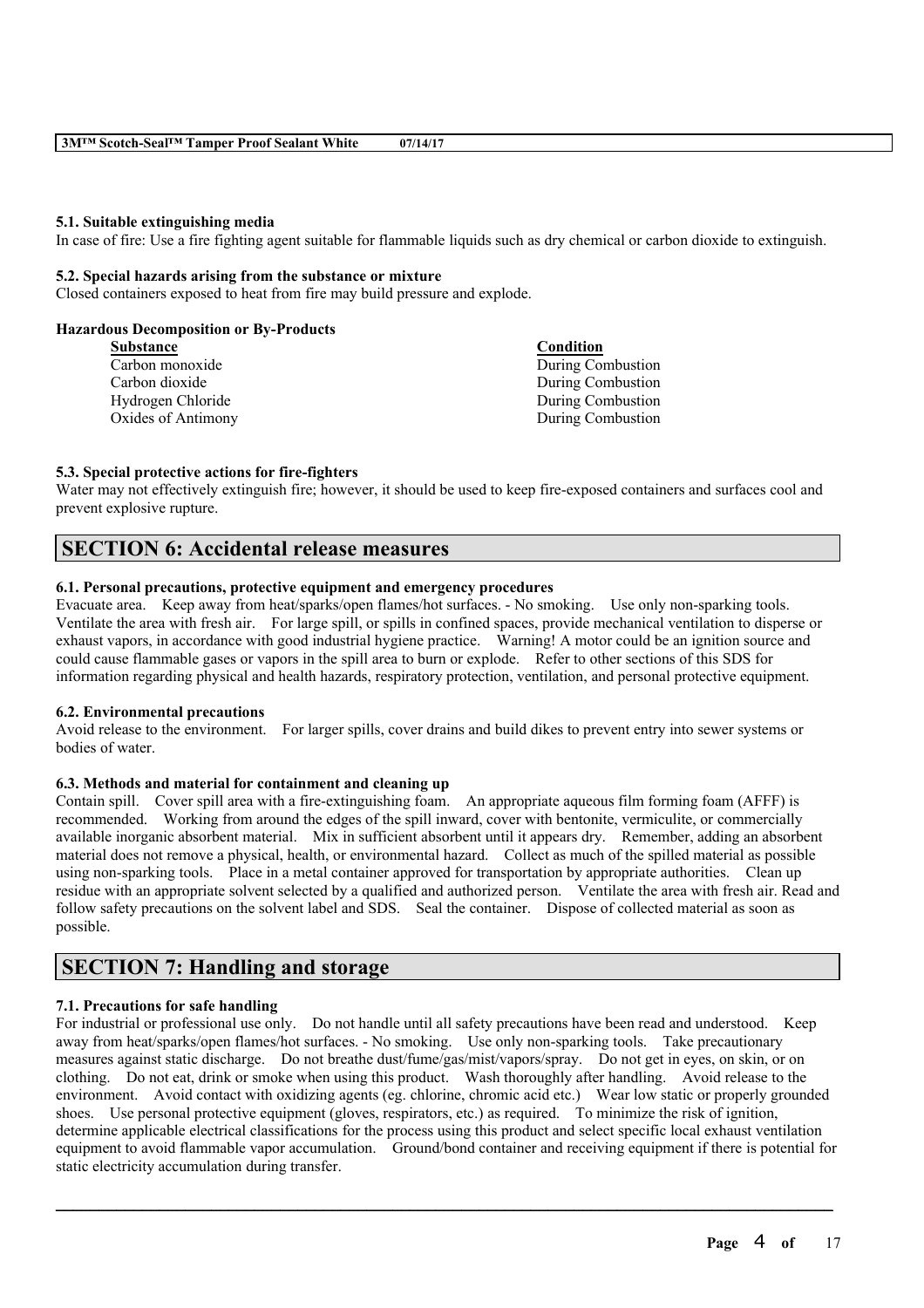| 3MTM Scotch-Seal™ Tamper Proof Sealant White<br>07/14/17 |
|----------------------------------------------------------|
|----------------------------------------------------------|

### **7.2. Conditions for safe storage including any incompatibilities**

Store in a well-ventilated place. Keep cool. Keep container tightly closed. Store away from heat. Store away from acids. Store away from oxidizing agents.

# **SECTION 8: Exposure controls/personal protection**

# **8.1. Control parameters**

# **Occupational exposure limits**

If a component is disclosed in section 3 but does not appear in the table below, an occupational exposure limit is not available for the component.

| Ingredient                | <b>C.A.S. No.</b>        | Agency       | Limit type                          | <b>Additional Comments</b> |
|---------------------------|--------------------------|--------------|-------------------------------------|----------------------------|
| DUST, INERT OR NUISANCE   | 12001-26-2               | <b>OSHA</b>  | TWA(as total dust):15               |                            |
|                           |                          |              | mg/m3;TWA(as total dust):50         |                            |
|                           |                          |              | millions of particles/cu. ft.(15    |                            |
|                           |                          |              | mg/m3);TWA(respirable               |                            |
|                           |                          |              | fraction):15 millions of            |                            |
|                           |                          |              | particles/cu. ft.(5                 |                            |
|                           |                          |              | mg/m3);TWA(respirable               |                            |
|                           |                          |              | fraction):5 mg/m3                   |                            |
| Mica-group Minerals       | 12001-26-2               | <b>ACGIH</b> | TWA(respirable fraction):3<br>mg/m3 |                            |
| Mica-group Minerals       | $\overline{12001}$ -26-2 | <b>OSHA</b>  | TWA:20 millions of                  |                            |
|                           |                          |              | particles/cu. ft.                   |                            |
| <b>ANTIMONY COMPOUNDS</b> | 1309-64-4                | <b>ACGIH</b> | TWA(as Sb):0.5 mg/m3                |                            |
| <b>ANTIMONY COMPOUNDS</b> | 1309-64-4                | <b>OSHA</b>  | TWA(as Sb):0.5 mg/m3                |                            |
| <b>ANTIMONY TRIOXIDE</b>  | 1309-64-4                | <b>ACGIH</b> | Limit value not established:        | A2: Suspected human        |
| <b>PRODUCTION</b>         |                          |              |                                     | carcin., Cntrl all exposr- |
|                           |                          |              |                                     | low as possib              |
| Limestone                 | $1317 - 65 - 3$          | <b>OSHA</b>  | TWA(as total dust):15               |                            |
|                           |                          |              | mg/m3;TWA(respirable                |                            |
|                           |                          |              | fraction):5 mg/m3                   |                            |
| DUST, INERT OR NUISANCE   | 1332-58-7                | <b>OSHA</b>  | TWA(as total dust):15               |                            |
|                           |                          |              | mg/m3;TWA(as total dust):50         |                            |
|                           |                          |              | millions of particles/cu. ft.(15    |                            |
|                           |                          |              | mg/m3);TWA(respirable               |                            |
|                           |                          |              | fraction):15 millions of            |                            |
|                           |                          |              | particles/cu. ft.(5                 |                            |
|                           |                          |              | mg/m3);TWA(respirable               |                            |
|                           |                          |              | fraction):5 mg/m3                   |                            |
| Kaolin                    | $1332 - 58 - 7$          | <b>ACGIH</b> | TWA(respirable fraction):2          | A4: Not class. as human    |
|                           |                          |              | mg/m3                               | carcin                     |
| KAOLIN, TOTAL DUST        | 1332-58-7                | <b>OSHA</b>  | TWA(as total dust):15               |                            |
|                           |                          |              | mg/m3;TWA(respirable                |                            |
|                           |                          |              | fraction):5 mg/m3                   |                            |
| <b>Titanium Dioxide</b>   | 13463-67-7               | <b>ACGIH</b> | $TWA:10$ mg/m3                      | A4: Not class. as human    |
|                           |                          |              |                                     | carcin                     |
| <b>Titanium Dioxide</b>   | 13463-67-7               | <b>OSHA</b>  | TWA(as total dust):15 mg/m3         |                            |
| Quartz Silica             | 14808-60-7               | <b>ACGIH</b> | TWA(respirable                      | A2: Suspected human        |
|                           |                          |              | fraction):0.025 mg/m3               | carcin.                    |
| Quartz Silica             | 14808-60-7               | <b>OSHA</b>  | <b>TWA Table Z-</b>                 |                            |
|                           |                          |              | $1$ (respirable): $0.05$            |                            |
|                           |                          |              | mg/m3;TWA Table Z-                  |                            |
|                           |                          |              | 3(respirable):0.1 mg/m3             |                            |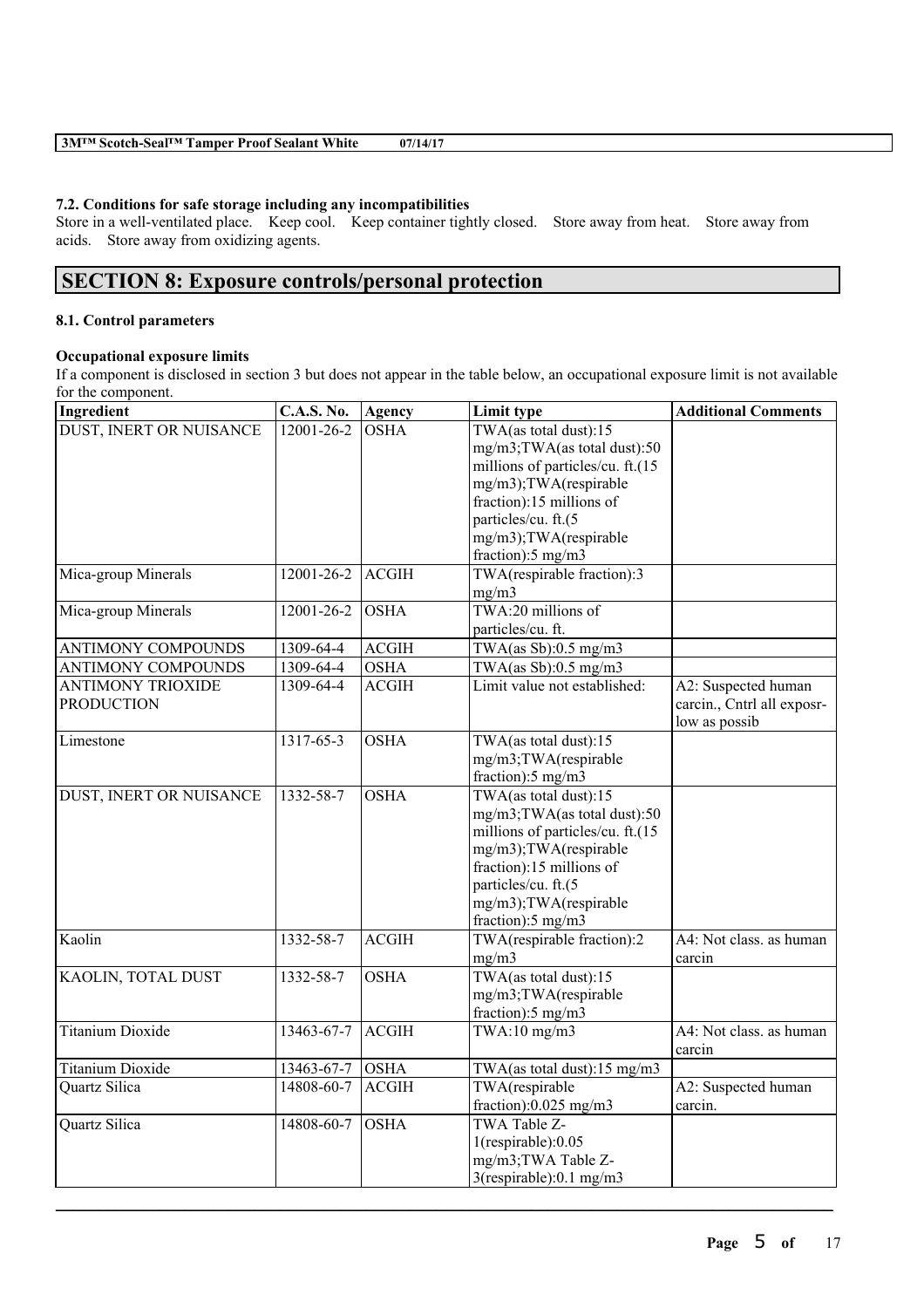| Formaldehyde        | $50-00-0$ | <b>ACGIH</b> | CEIL: 0.3 ppm                                           | A2: Suspected human  |
|---------------------|-----------|--------------|---------------------------------------------------------|----------------------|
|                     |           |              |                                                         | carcin               |
|                     |           |              |                                                         | Dermal/Respiratory   |
|                     |           |              |                                                         | Sensitizer           |
| Formaldehyde        | $50-00-0$ | <b>OSHA</b>  | TWA:0.75 ppm;STEL:2 ppm                                 | 29 CFR 1910.1048     |
| Isopropyl Alcohol   | $67-63-0$ | <b>ACGIH</b> | $TWA:200$ ppm; $STEL:400$ ppm $AA:$ Not class. as human |                      |
|                     |           |              |                                                         | carcin               |
| Isopropyl Alcohol   | $67-63-0$ | <b>OSHA</b>  | TWA:980 mg/m3(400 ppm)                                  |                      |
| Lead                | 7439-92-1 | <b>ACGIH</b> | TWA(as Pb): $0.05$ mg/m3                                | A3: Confirmed animal |
|                     |           |              |                                                         | carcin.              |
| Lead                | 7439-92-1 | <b>OSHA</b>  | $TWA:0.05$ mg/m $3$                                     | 29 CFR 1910.1025     |
| Methyl Ethyl Ketone | 78-93-3   | <b>ACGIH</b> | TWA:200 ppm;STEL:300 ppm                                |                      |
| Methyl Ethyl Ketone | 78-93-3   | <b>OSHA</b>  | TWA:590 mg/m3(200 ppm)                                  |                      |

ACGIH : American Conference of Governmental Industrial Hygienists

AIHA : American Industrial Hygiene Association

CMRG : Chemical Manufacturer's Recommended Guidelines

OSHA : United States Department of Labor - Occupational Safety and Health Administration

TWA: Time-Weighted-Average

STEL: Short Term Exposure Limit

CEIL: Ceiling

#### **8.2. Exposure controls**

#### **8.2.1. Engineering controls**

Use general dilution ventilation and/or local exhaust ventilation to control airborne exposures to below relevant Exposure Limits and/or control dust/fume/gas/mist/vapors/spray. If ventilation is not adequate, use respiratory protection equipment. Use explosion-proof ventilation equipment.

### **8.2.2. Personal protective equipment (PPE)**

#### **Eye/face protection**

Select and use eye/face protection to prevent contact based on the results of an exposure assessment. The following eye/face protection(s) are recommended: Indirect Vented Goggles

#### **Skin/hand protection**

Select and use gloves and/or protective clothing approved to relevant local standards to prevent skin contact based on the results of an exposure assessment. Selection should be based on use factors such as exposure levels, concentration of the substance or mixture, frequency and duration, physical challenges such as temperature extremes, and other use conditions. Consult with your glove and/or protective clothing manufacturer for selection of appropriate compatible gloves/protective clothing. Note: Nitrile gloves may be worn over polymer laminate gloves to improve dexterity. Gloves made from the following material(s) are recommended: Polymer laminate

#### **Respiratory protection**

An exposure assessment may be needed to decide if a respirator is required. If a respirator is needed, use respirators as part of a full respiratory protection program. Based on the results of the exposure assessment, select from the following respirator type(s) to reduce inhalation exposure:

 $\mathcal{L}_\mathcal{L} = \mathcal{L}_\mathcal{L} = \mathcal{L}_\mathcal{L} = \mathcal{L}_\mathcal{L} = \mathcal{L}_\mathcal{L} = \mathcal{L}_\mathcal{L} = \mathcal{L}_\mathcal{L} = \mathcal{L}_\mathcal{L} = \mathcal{L}_\mathcal{L} = \mathcal{L}_\mathcal{L} = \mathcal{L}_\mathcal{L} = \mathcal{L}_\mathcal{L} = \mathcal{L}_\mathcal{L} = \mathcal{L}_\mathcal{L} = \mathcal{L}_\mathcal{L} = \mathcal{L}_\mathcal{L} = \mathcal{L}_\mathcal{L}$ 

Half facepiece or full facepiece air-purifying respirator suitable for organic vapors and particulates

For questions about suitability for a specific application, consult with your respirator manufacturer.

# **SECTION 9: Physical and chemical properties**

# **9.1. Information on basic physical and chemical properties**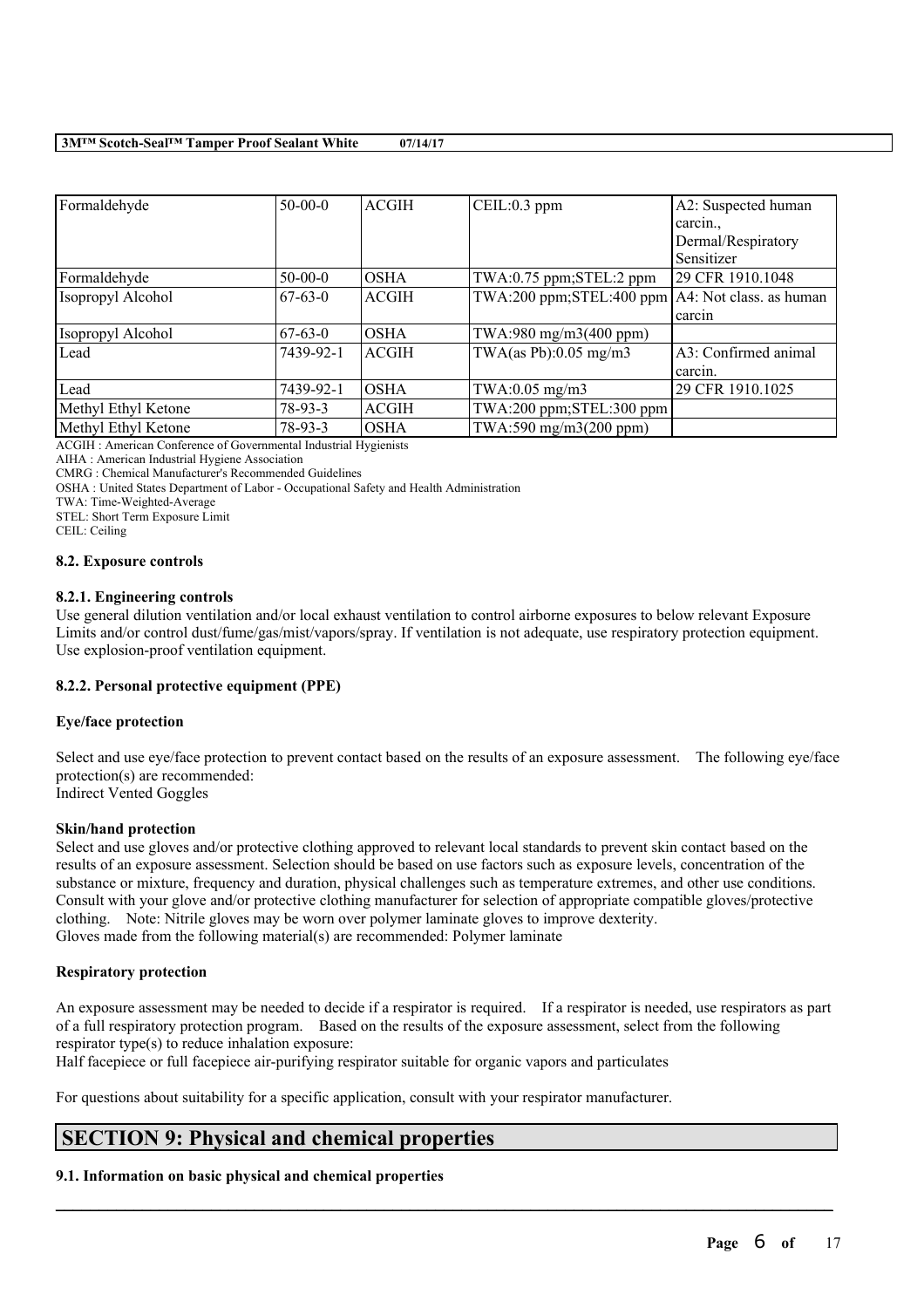| <b>General Physical Form:</b>             | Liquid                                              |
|-------------------------------------------|-----------------------------------------------------|
| <b>Specific Physical Form:</b>            | Paste                                               |
| Odor, Color, Grade:                       | White, solvent odor.                                |
| <b>Odor threshold</b>                     | No Data Available                                   |
| pН                                        | Not Applicable                                      |
| <b>Melting point</b>                      | Not Applicable                                      |
| <b>Boiling Point</b>                      | >=80 °C [Details:MEK]                               |
| <b>Flash Point</b>                        | 16 °F [Test Method: Closed Cup]                     |
| <b>Evaporation rate</b>                   | 2.7 [Ref Std: ETHER=1]                              |
| <b>Flammability (solid, gas)</b>          | Not Applicable                                      |
| <b>Flammable Limits(LEL)</b>              | 1.8 % volume                                        |
| <b>Flammable Limits(UEL)</b>              | $10.0\%$ volume                                     |
| <b>Vapor Pressure</b>                     | $\leq$ =91 mmHg [@ 77 °F]                           |
| <b>Vapor Density</b>                      | 2.41 $[RefStd:AIR=1]$                               |
| <b>Density</b>                            | $1.5$ g/ml                                          |
| <b>Specific Gravity</b>                   | 1.5 $[RefStd:WATER=1]$                              |
| <b>Solubility in Water</b>                | Nil                                                 |
| Solubility- non-water                     | No Data Available                                   |
| Partition coefficient: n-octanol/water    | No Data Available                                   |
| <b>Autoignition temperature</b>           | 404 °C                                              |
| <b>Decomposition temperature</b>          | No Data Available                                   |
| <b>Viscosity</b>                          | 250,000 centipoise [@ 73.4 °F ]                     |
| <b>Hazardous Air Pollutants</b>           | 0 % weight [Test Method: Calculated]                |
| Molecular weight                          | No Data Available                                   |
| <b>Volatile Organic Compounds</b>         | 479 g/l [Details: EU VOC content]                   |
| <b>Percent volatile</b>                   | $25 - 35 \%$ weight                                 |
| <b>VOC Less H2O &amp; Exempt Solvents</b> | 479 g/l [Test Method: calculated SCAQMD rule 443.1] |
|                                           |                                                     |

# **SECTION 10: Stability and reactivity**

# **10.1. Reactivity**

This material may be reactive with certain agents under certain conditions - see the remaining headings in this section.

### **10.2. Chemical stability**

Stable.

#### **10.3. Possibility of hazardous reactions**

Hazardous polymerization will not occur.

**10.4. Conditions to avoid** Heat Sparks and/or flames

**10.5. Incompatible materials** Strong oxidizing agents

# **10.6. Hazardous decomposition products**

**Substance Condition**

None known.

 $\mathcal{L}_\mathcal{L} = \mathcal{L}_\mathcal{L} = \mathcal{L}_\mathcal{L} = \mathcal{L}_\mathcal{L} = \mathcal{L}_\mathcal{L} = \mathcal{L}_\mathcal{L} = \mathcal{L}_\mathcal{L} = \mathcal{L}_\mathcal{L} = \mathcal{L}_\mathcal{L} = \mathcal{L}_\mathcal{L} = \mathcal{L}_\mathcal{L} = \mathcal{L}_\mathcal{L} = \mathcal{L}_\mathcal{L} = \mathcal{L}_\mathcal{L} = \mathcal{L}_\mathcal{L} = \mathcal{L}_\mathcal{L} = \mathcal{L}_\mathcal{L}$ 

Refer to section 5.2 for hazardous decomposition products during combustion.

# **SECTION 11: Toxicological information**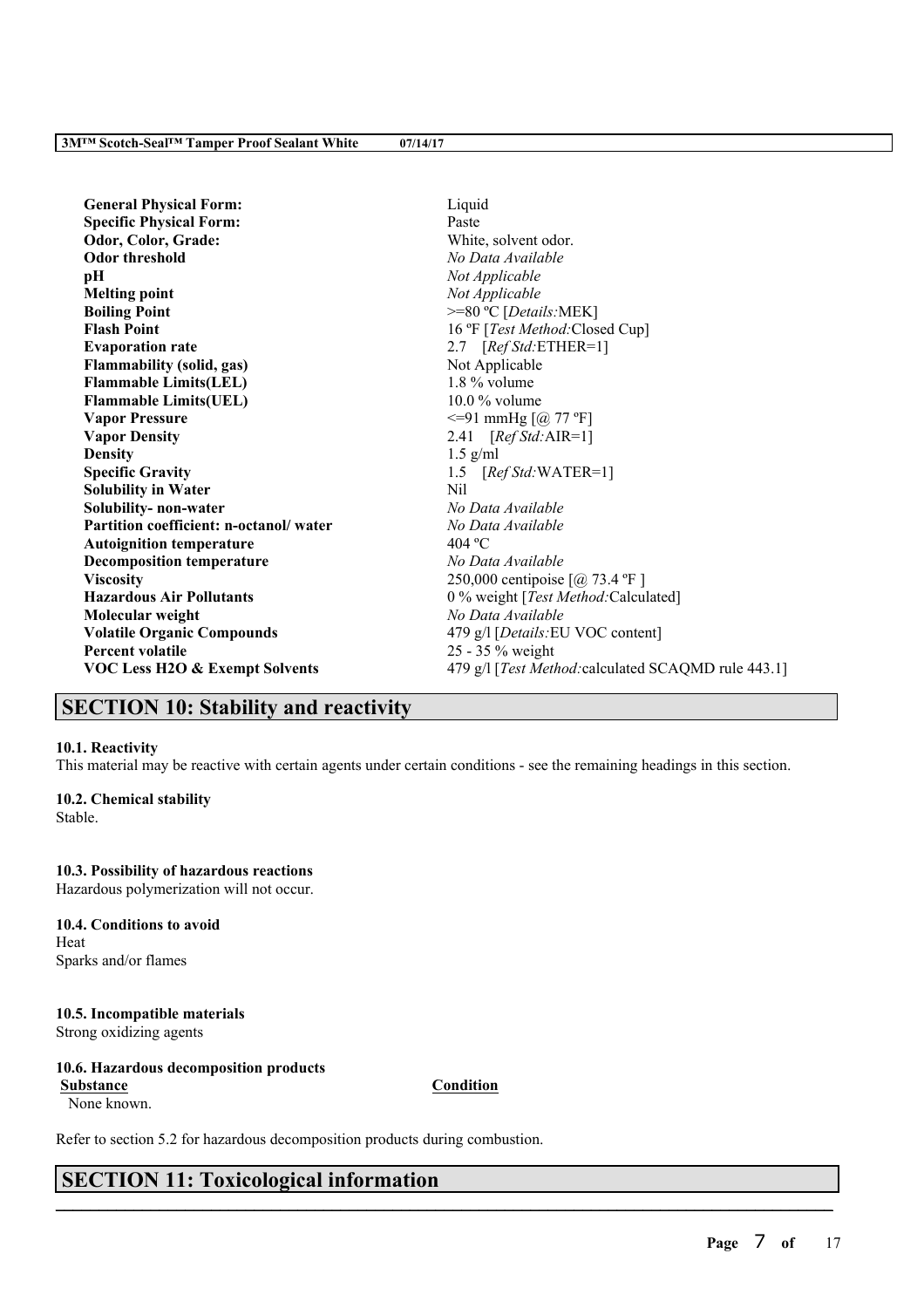The information below may not be consistent with the material classification in Section 2 if specific ingredient **classifications are mandated by a competent authority. In addition, toxicological data on ingredients may not be** reflected in the material classification and/or the signs and symptoms of exposure, because an ingredient may be present below the threshold for labeling, an ingredient may not be available for exposure, or the data may not be **relevant to the material as a whole.**

### **11.1. Information on Toxicological effects**

### **Signs and Symptoms of Exposure**

### Based on test data and/or information on the components, this material may produce the following health effects:

#### **Inhalation:**

Respiratory Tract Irritation: Signs/symptoms may include cough, sneezing, nasal discharge, headache, hoarseness, and nose and throat pain.

May cause additional health effects (see below).

#### **Skin Contact:**

Contact with the skin during product use is not expected to result in significant irritation. Allergic Skin Reaction (non-photo induced) in sensitive people: Signs/symptoms may include redness, swelling, blistering, and itching.

May cause additional health effects (see below).

#### **Eye Contact:**

Severe Eye Irritation: Signs/symptoms may include significant redness, swelling, pain, tearing, cloudy appearance of the cornea, and impaired vision.

#### **Ingestion:**

May be harmful if swallowed.

Gastrointestinal Irritation: Signs/symptoms may include abdominal pain, stomach upset, nausea, vomiting and diarrhea.

May cause additional health effects (see below).

#### **Additional Health Effects:**

#### **Single exposure may cause target organ effects:**

Central Nervous System (CNS) Depression: Signs/symptoms may include headache, dizziness, drowsiness, incoordination, nausea, slowed reaction time, slurred speech, giddiness, and unconsciousness.

#### **Prolonged or repeated exposure may cause target organ effects:**

Dermal Effects: Signs/symptoms may include redness, itching, acne, or bumps on the skin.

#### **Reproductive/Developmental Toxicity:**

Contains a chemical or chemicals which can cause birth defects or other reproductive harm.

#### **Carcinogenicity:**

Contains a chemical or chemicals which can cause cancer.

| Ingredient                       | CAS No.    | <b>Class Description</b>       | Regulation                                  |
|----------------------------------|------------|--------------------------------|---------------------------------------------|
| Generic: Alkanes, C10-12, chloro | 63449-39-8 | Grp. 2B: Possible human carc.  | International Agency for Research on Cancer |
| Generic: Alkanes, C10-12, chloro | 63449-39-8 | Anticipated human carcinogen   | National Toxicology Program Carcinogens     |
| <b>SILICA. CRYS AIRRESP</b>      | 14808-60-7 | Known human carcinogen         | National Toxicology Program Carcinogens     |
| Antimony Trioxide                | 1309-64-4  | Grp. 2B: Possible human carc.  | International Agency for Research on Cancer |
| Formaldehyde                     | $50-00-0$  | Grp. 1: Carcinogenic to humans | International Agency for Research on Cancer |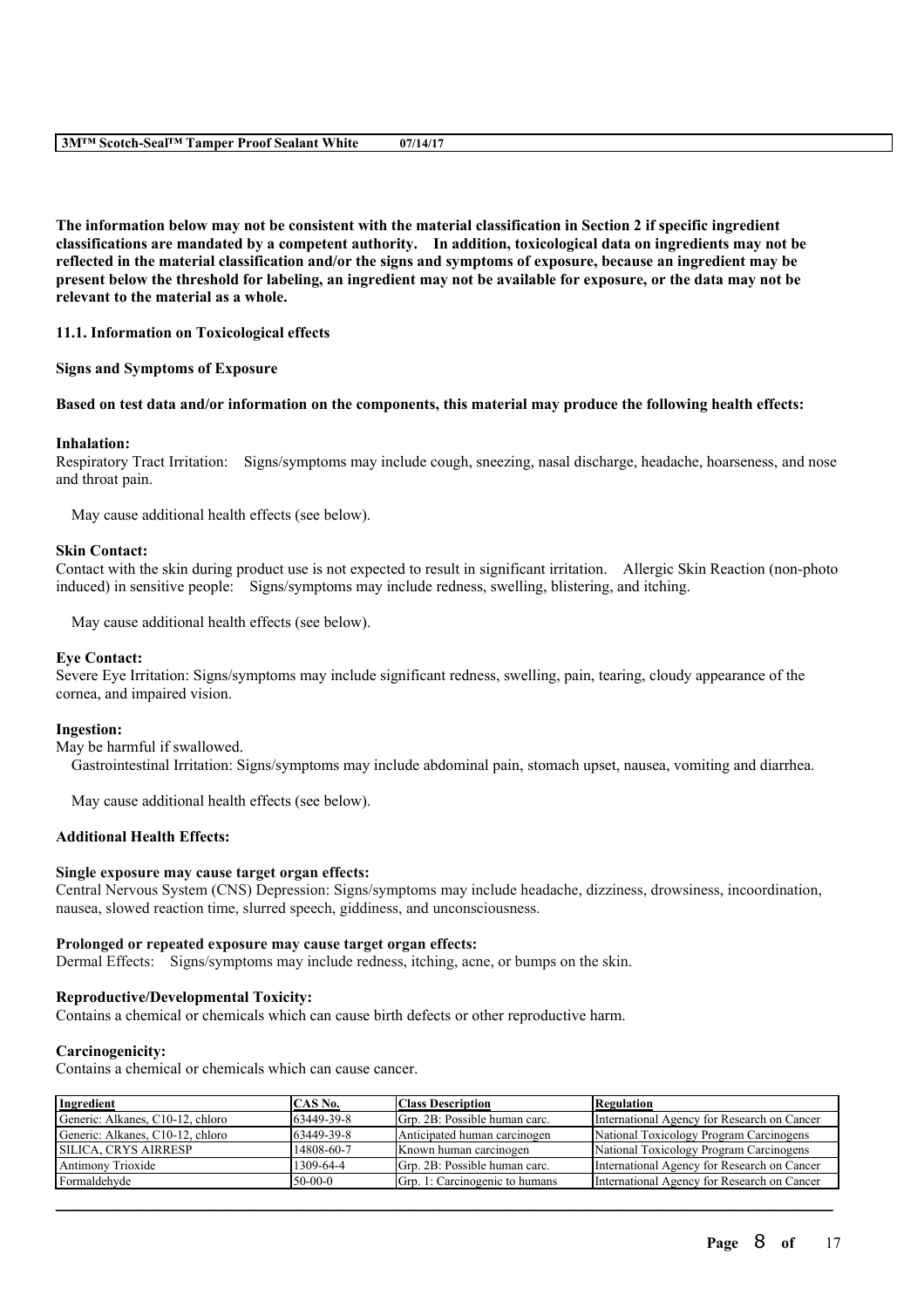| Formaldehyde         | $50-00-0$  | Known human carcinogen         | National Toxicology Program Carcinogens     |
|----------------------|------------|--------------------------------|---------------------------------------------|
| Formaldehyde         | $50-00-0$  | Cancer hazard                  | <b>OSHA</b> Carcinogens                     |
| Lead                 | 7439-92-1  | Grp. 2B: Possible human carc.  | International Agency for Research on Cancer |
| Lead                 | 7439-92-1  | Anticipated human carcinogen   | National Toxicology Program Carcinogens     |
| <b>Ouartz Silica</b> | 14808-60-7 | Grp. 1: Carcinogenic to humans | International Agency for Research on Cancer |
| Titanium Dioxide     | 13463-67-7 | Grp. 2B: Possible human carc.  | International Agency for Research on Cancer |

# **Toxicological Data**

If a component is disclosed in section 3 but does not appear in a table below, either no data are available for that endpoint or the data are not sufficient for classification.

# **Acute Toxicity**

| Name                                            | Route                                 | <b>Species</b> | Value                                                |
|-------------------------------------------------|---------------------------------------|----------------|------------------------------------------------------|
| Overall product                                 | Dermal                                |                | No data available; calculated $ATE > 5,000$ mg/kg    |
| Overall product                                 | Inhalation-<br>Vapor $(4 \text{ hr})$ |                | No data available; calculated ATE >50 mg/l           |
| Overall product                                 | Ingestion                             |                | No data available; calculated ATE2,000 - 5,000 mg/kg |
| Methyl Ethyl Ketone                             | Dermal                                | Rabbit         | $LD50 > 8,050$ mg/kg                                 |
| Methyl Ethyl Ketone                             | Inhalation-<br>Vapor (4<br>hours)     | Rat            | $LC50$ 34.5 mg/l                                     |
| Methyl Ethyl Ketone                             | Ingestion                             | Rat            | LD50 $2,737$ mg/kg                                   |
| Limestone                                       | Dermal                                | Rat            | $LD50 > 2,000$ mg/kg                                 |
| Limestone                                       | Inhalation-<br>Dust/Mist<br>(4 hours) | Rat            | $LC50$ 3 mg/l                                        |
| Limestone                                       | Ingestion                             | Rat            | $LD50$ 6,450 mg/kg                                   |
| Mica-group Minerals                             | Dermal                                |                | LD50 estimated to be $> 5,000$ mg/kg                 |
| Mica-group Minerals                             | Ingestion                             |                | LD50 estimated to be $2,000 - 5,000$ mg/kg           |
| Titanium Dioxide                                | Dermal                                | Rabbit         | $LD50 > 10,000$ mg/kg                                |
| <b>Titanium Dioxide</b>                         | Inhalation-<br>Dust/Mist<br>(4 hours) | Rat            | $LC50 > 6.82$ mg/l                                   |
| <b>Titanium Dioxide</b>                         | Ingestion                             | Rat            | $LD50 > 10,000$ mg/kg                                |
| Acrylonitrile-Butadiene Polymer                 | Dermal                                | Rabbit         | $LD50 > 15,000$ mg/kg                                |
| Acrylonitrile-Butadiene Polymer                 | Ingestion                             | Rat            | $LD50 > 30,000$ mg/kg                                |
| Antimony Trioxide                               | Dermal                                | Rabbit         | $LD50 > 6,685$ mg/kg                                 |
| Antimony Trioxide                               | Inhalation-<br>Dust/Mist<br>(4 hours) | Rat            | $LC50 > 2.76$ mg/l                                   |
| Antimony Trioxide                               | Ingestion                             | Rat            | $LD50 > 34,600$ mg/kg                                |
| Kaolin                                          | Dermal                                |                | LD50 estimated to be $> 5,000$ mg/kg                 |
| Kaolin                                          | Ingestion                             | Human          | $LD50 > 15,000$ mg/kg                                |
| p-tert-Butylphenol-Formaldehyde Resin           | Dermal                                |                | LD50 estimated to be $> 5,000$ mg/kg                 |
| p-tert-Butylphenol-Formaldehyde Resin           | Ingestion                             | Rat            | LD50 $5,660$ mg/kg                                   |
| Ammonia, o-Cresol, Formaldehyde, Phenol Polymer | Dermal                                |                | LD50 estimated to be $> 5,000$ mg/kg                 |
| Ammonia, o-Cresol, Formaldehyde, Phenol Polymer | Ingestion                             |                | LD50 estimated to be $2,000 - 5,000$ mg/kg           |
| Isopropyl Alcohol                               | Dermal                                | Rabbit         | LD50 12,870 mg/kg                                    |
| Isopropyl Alcohol                               | Inhalation-<br>Vapor (4<br>hours)     | Rat            | LC50 72.6 mg/l                                       |
| Isopropyl Alcohol                               | Ingestion                             | Rat            | LD50 $4,710$ mg/kg                                   |
| Chlorinated Paraffin Waxes                      | Dermal                                | Rabbit         | $LD50 > 13,000$ mg/kg                                |
| Chlorinated Paraffin Waxes                      | Ingestion                             | Rat            | $LD50 > 11,700$ mg/kg                                |
| Feldspars                                       | Dermal                                |                | LD50 estimated to be $2,000 - 5,000$ mg/kg           |
| Feldspars                                       | Ingestion                             |                | LD50 estimated to be $2,000 - 5,000$ mg/kg           |
| <b>Ouartz Silica</b>                            | Dermal                                |                | LD50 estimated to be $>$ 5,000 mg/kg                 |
| <b>Ouartz Silica</b>                            | Ingestion                             |                | LD50 estimated to be $> 5,000$ mg/kg                 |
| Salicylic Acid                                  | Dermal                                | Rat            | $LD50 > 2,000$ mg/kg                                 |
| Salicylic Acid                                  | Ingestion                             | Rat            | LD50 891 mg/kg                                       |
| Lead                                            | Dermal                                |                | LD50 estimated to be $2,000 - 5,000$ mg/kg           |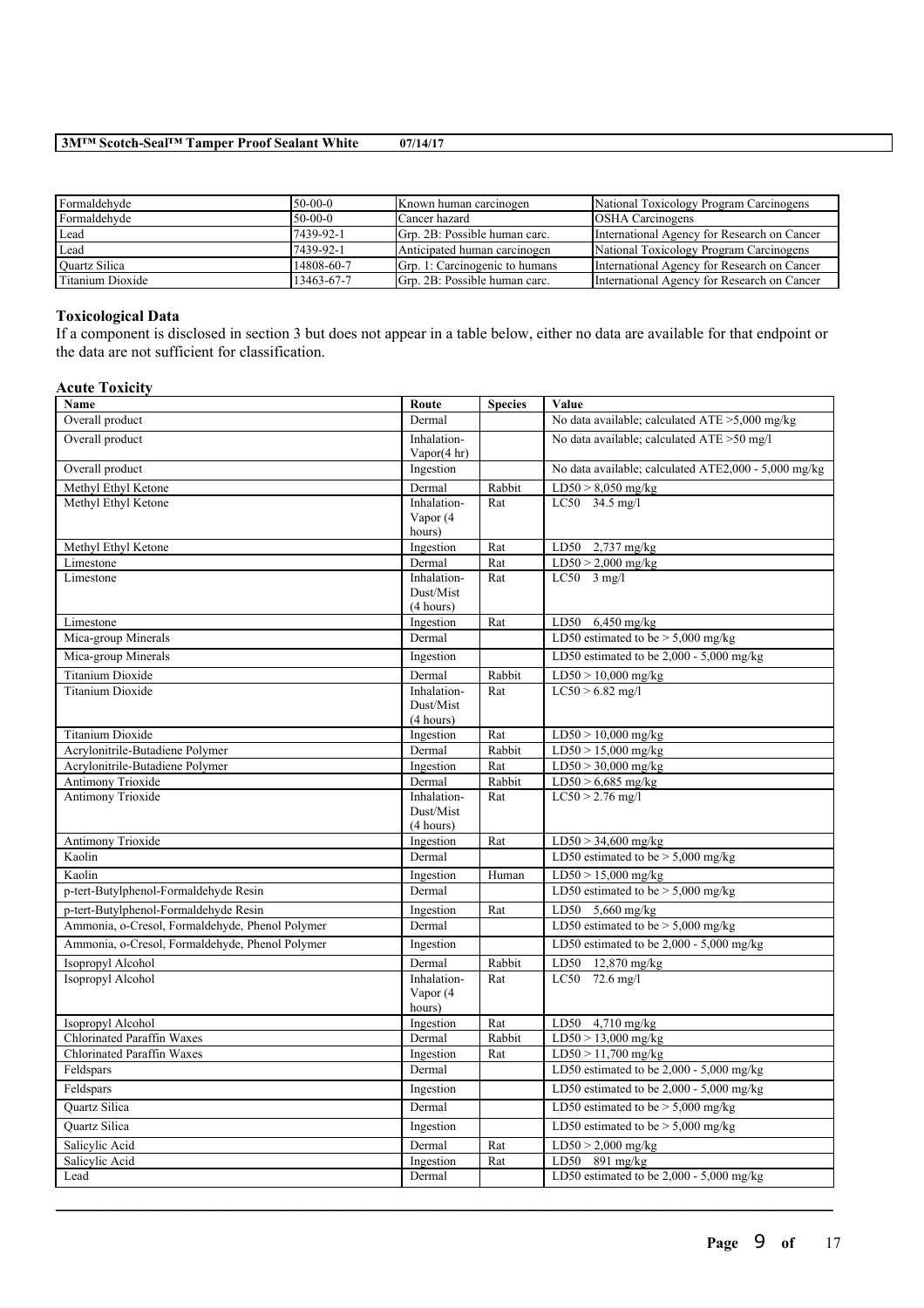| Formaldehyde | Dermal      | Rabbit | $270 \text{ mg/kg}$<br>LD50 |
|--------------|-------------|--------|-----------------------------|
| Formaldehyde | Inhalation- | Rat    | $470$ ppm<br>LC50           |
|              | Gas $(4)$   |        |                             |
|              | hours)      |        |                             |
| Formaldehyde | Ingestion   | Rat    | $800 \text{ mg/kg}$<br>LD50 |
| ____         |             |        |                             |

 $\overline{ATE}$  = acute toxicity estimate

# **Skin Corrosion/Irritation**

| Name                            | <b>Species</b>         | Value                     |
|---------------------------------|------------------------|---------------------------|
| Methyl Ethyl Ketone             | Rabbit                 | Minimal irritation        |
| Limestone                       | Rabbit                 | No significant irritation |
| <b>Titanium Dioxide</b>         | Rabbit                 | No significant irritation |
| Acrylonitrile-Butadiene Polymer | Professio              | No significant irritation |
|                                 | nal                    |                           |
|                                 | judgeme                |                           |
|                                 | nt                     |                           |
| Antimony Trioxide               | Human                  | Minimal irritation        |
|                                 | and                    |                           |
|                                 | animal                 |                           |
| Kaolin                          | Professio              | No significant irritation |
|                                 | nal                    |                           |
|                                 | judgeme                |                           |
|                                 | nt                     |                           |
| Isopropyl Alcohol               | Multiple               | No significant irritation |
|                                 | animal                 |                           |
|                                 | species                |                           |
| Chlorinated Paraffin Waxes      | Rabbit                 | No significant irritation |
| Feldspars                       | Professio              | No significant irritation |
|                                 | nal                    |                           |
|                                 | judgeme                |                           |
|                                 | nt                     |                           |
| <b>Ouartz Silica</b>            | Professio              | No significant irritation |
|                                 | nal                    |                           |
|                                 | judgeme                |                           |
|                                 | nt                     |                           |
| Salicylic Acid                  | Rabbit                 | No significant irritation |
| Lead                            | similar                | No significant irritation |
|                                 | compoun                |                           |
|                                 | $\mathrm{d}\mathrm{s}$ |                           |
| Formaldehyde                    | official               | Corrosive                 |
|                                 | classifica             |                           |
|                                 | tion                   |                           |

# **Serious Eye Damage/Irritation**

| Name                            | <b>Species</b> | Value                     |
|---------------------------------|----------------|---------------------------|
|                                 |                |                           |
| Methyl Ethyl Ketone             | Rabbit         | Severe irritant           |
| Limestone                       | Rabbit         | No significant irritation |
| <b>Titanium Dioxide</b>         | Rabbit         | No significant irritation |
| Acrylonitrile-Butadiene Polymer | Professio      | No significant irritation |
|                                 | nal            |                           |
|                                 | judgeme        |                           |
|                                 | nt             |                           |
| Antimony Trioxide               | Rabbit         | Mild irritant             |
| Kaolin                          | Professio      | No significant irritation |
|                                 | nal            |                           |
|                                 | judgeme        |                           |
|                                 | nt             |                           |
| Isopropyl Alcohol               | Rabbit         | Severe irritant           |
| Chlorinated Paraffin Waxes      | Rabbit         | No significant irritation |
| Salicylic Acid                  | Rabbit         | Corrosive                 |
| Lead                            | similar        | Mild irritant             |
|                                 | compoun        |                           |
|                                 | ds             |                           |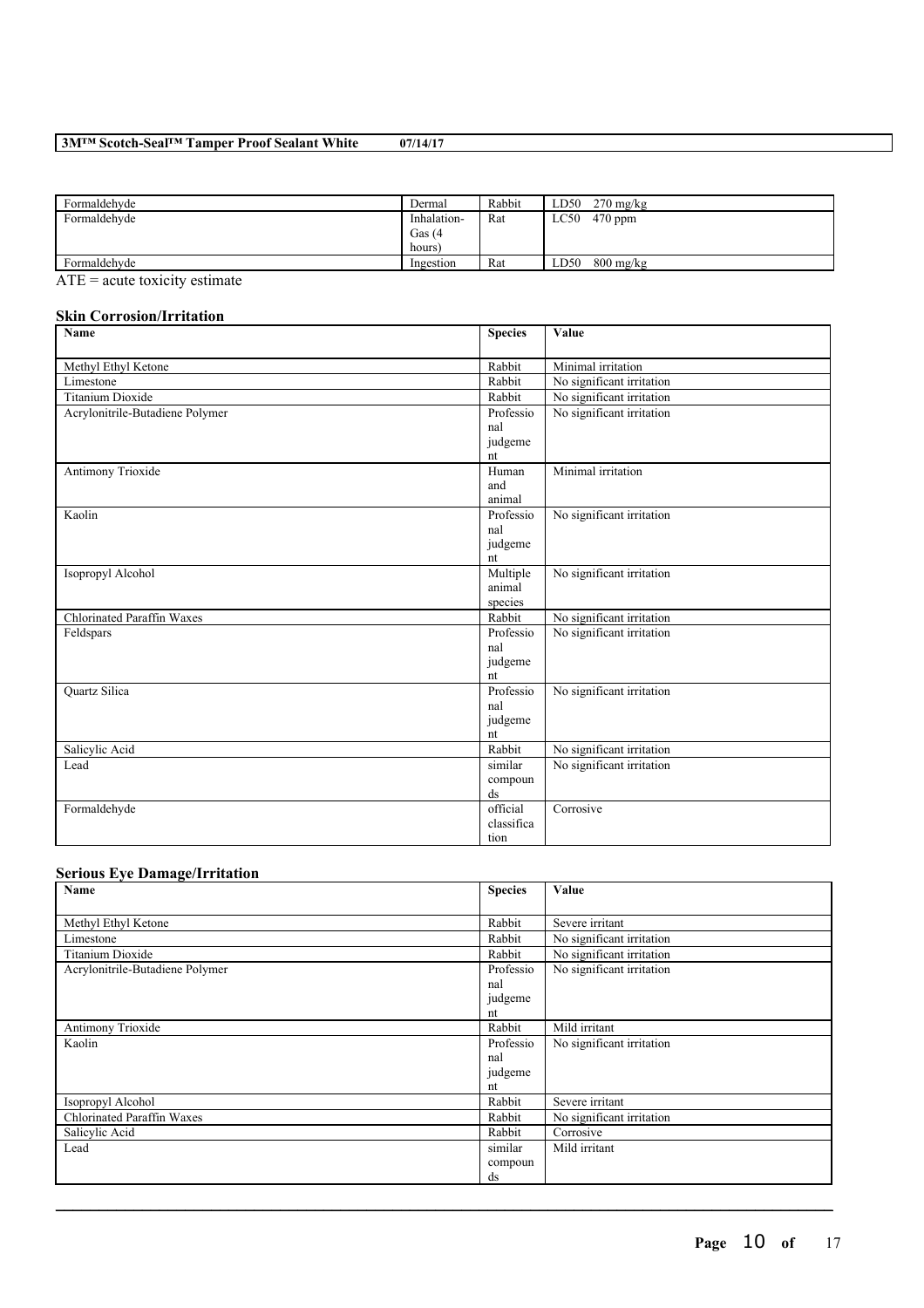| $\mathbf{r}$<br>Formaldehyde | $\sim$<br>$\cdot$<br>official | Corrosive |
|------------------------------|-------------------------------|-----------|
|                              | $\sim$<br>classifica          |           |
|                              | tion                          |           |

# **Skin Sensitization**

| Name                                  | <b>Species</b> | Value                                          |
|---------------------------------------|----------------|------------------------------------------------|
| <b>Titanium Dioxide</b>               | Human          | Not classified                                 |
|                                       | and            |                                                |
|                                       | animal         |                                                |
| Antimony Trioxide                     | Human          | Not classified                                 |
| p-tert-Butylphenol-Formaldehyde Resin | Human          | Some positive data exist, but the data are not |
|                                       |                | sufficient for classification                  |
| Isopropyl Alcohol                     | Guinea         | Not classified                                 |
|                                       | pig            |                                                |
| Salicylic Acid                        | Mouse          | Not classified                                 |
| Formaldehyde                          | Guinea         | Sensitizing                                    |
|                                       | pig            |                                                |

# **Photosensitization**

|                             | $\sim$         | $\mathbf{v}$       |
|-----------------------------|----------------|--------------------|
| Name                        | <b>Species</b> | ⁄ alue             |
| $\sim$<br>Acid<br>Salicylic | Mouse          | sensitizing<br>NO. |

# **Respiratory Sensitization**

| Name         | <b>Species</b> | Value                                                                           |
|--------------|----------------|---------------------------------------------------------------------------------|
| Formaldehyde | Human          | Some positive data exist, but the data are not<br>sufficient for classification |

# **Germ Cell Mutagenicity**

| Name                 | Route    | Value                                                                           |
|----------------------|----------|---------------------------------------------------------------------------------|
|                      |          |                                                                                 |
| Methyl Ethyl Ketone  | In Vitro | Not mutagenic                                                                   |
| Titanium Dioxide     | In Vitro | Not mutagenic                                                                   |
| Titanium Dioxide     | In vivo  | Not mutagenic                                                                   |
| Antimony Trioxide    | In Vitro | Some positive data exist, but the data are not<br>sufficient for classification |
| Isopropyl Alcohol    | In Vitro | Not mutagenic                                                                   |
| Isopropyl Alcohol    | In vivo  | Not mutagenic                                                                   |
| <b>Ouartz Silica</b> | In Vitro | Some positive data exist, but the data are not                                  |
|                      |          | sufficient for classification                                                   |
| <b>Ouartz Silica</b> | In vivo  | Some positive data exist, but the data are not                                  |
|                      |          | sufficient for classification                                                   |
| Salicylic Acid       | In Vitro | Not mutagenic                                                                   |
| Salicylic Acid       | In vivo  | Not mutagenic                                                                   |
| Lead                 | In vivo  | Some positive data exist, but the data are not                                  |
|                      |          | sufficient for classification                                                   |
| Formaldehyde         | In Vitro | Some positive data exist, but the data are not                                  |
|                      |          | sufficient for classification                                                   |
| Formaldehyde         | In vivo  | Mutagenic                                                                       |

# **Carcinogenicity**

| Name                | Route      | <b>Species</b> | Value                                          |
|---------------------|------------|----------------|------------------------------------------------|
| Methyl Ethyl Ketone | Inhalation | Human          | Not carcinogenic                               |
| Titanium Dioxide    | Ingestion  | Multiple       | Not carcinogenic                               |
|                     |            | animal         |                                                |
|                     |            | species        |                                                |
| Titanium Dioxide    | Inhalation | Rat            | Carcinogenic                                   |
| Antimony Trioxide   | Inhalation | Rat            | Carcinogenic                                   |
| Kaolin              | Inhalation | Multiple       | Not carcinogenic                               |
|                     |            | animal         |                                                |
|                     |            | species        |                                                |
| Isopropyl Alcohol   | Inhalation | Rat            | Some positive data exist, but the data are not |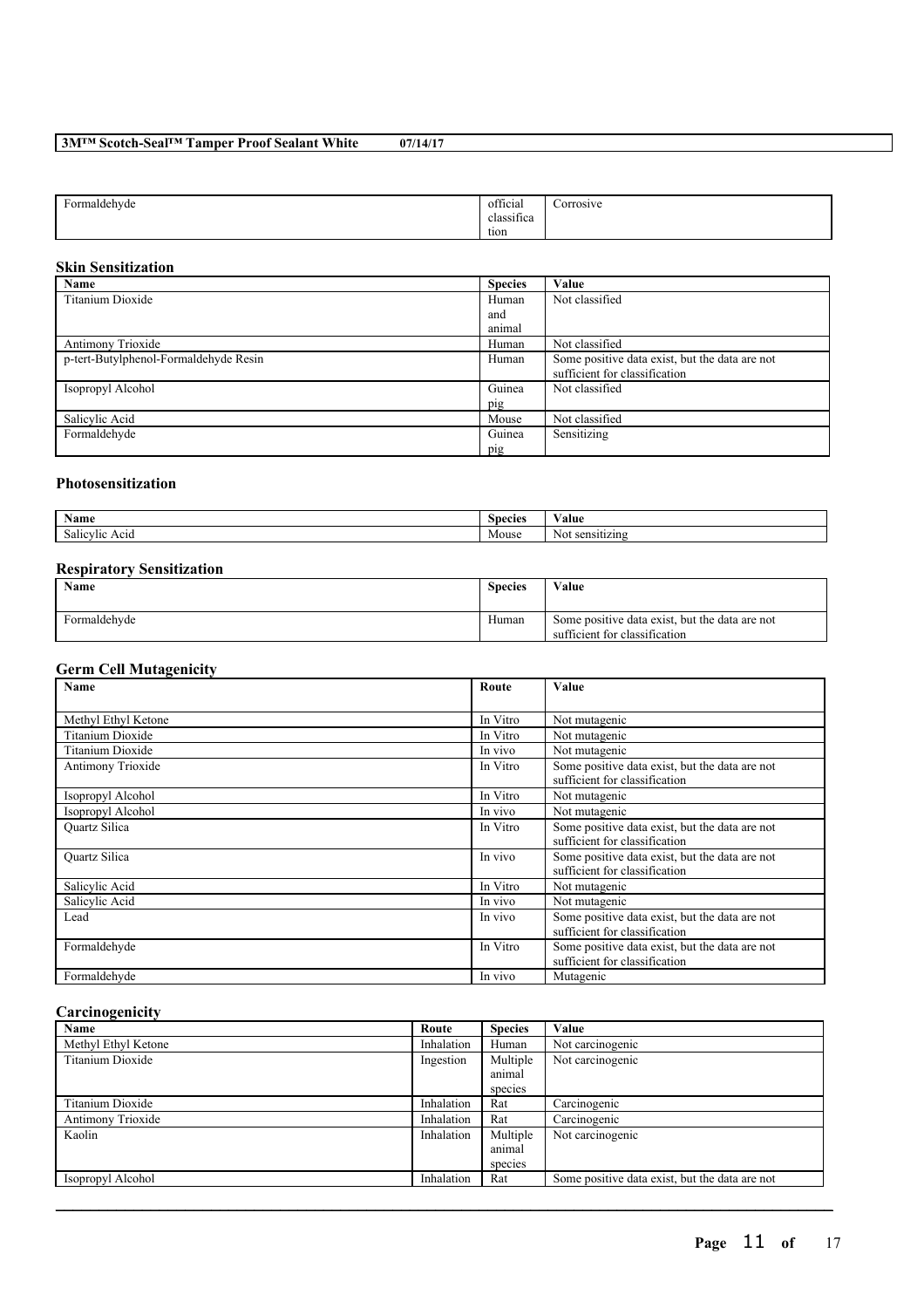|               |            |            | sufficient for classification |
|---------------|------------|------------|-------------------------------|
| Quartz Silica | Inhalation | Human      | Carcinogenic                  |
|               |            | and        |                               |
|               |            | animal     |                               |
| Lead          | Not        | official   | Carcinogenic                  |
|               | Specified  | classifica |                               |
|               |            | tion       |                               |
| Formaldehyde  | <b>Not</b> | Human      | Carcinogenic                  |
|               | Specified  | and        |                               |
|               |            | animal     |                               |

# **Reproductive Toxicity**

# **Reproductive and/or Developmental Effects**

| <b>Name</b>         | Route                   | Value                                  | <b>Species</b> | <b>Test Result</b>            | <b>Exposure</b><br><b>Duration</b>                        |
|---------------------|-------------------------|----------------------------------------|----------------|-------------------------------|-----------------------------------------------------------|
| Methyl Ethyl Ketone | Inhalation              | Not classified for development         | Rat            | LOAEL 8.8<br>mg/l             | during<br>gestation                                       |
| Limestone           | Ingestion               | Not classified for development         | Rat            | <b>NOAEL 625</b><br>mg/kg/day | premating &<br>during<br>gestation                        |
| Antimony Trioxide   | Inhalation              | Not classified for female reproduction | Rat            | LOAEL 0.25<br>mg/l            | premating $\overline{\mathcal{K}}$<br>during<br>gestation |
| Isopropyl Alcohol   | Ingestion               | Not classified for development         | Rat            | <b>NOAEL 400</b><br>mg/kg/day | during<br>organogenesi<br>S                               |
| Isopropyl Alcohol   | Inhalation              | Not classified for development         | Rat            | LOAEL <sub>9</sub><br>mg/l    | during<br>gestation                                       |
| Salicylic Acid      | Ingestion               | Toxic to development                   | Rat            | <b>NOAEL 75</b><br>mg/kg/day  | during<br>organogenesi<br>S                               |
| Lead                | <b>Not</b><br>Specified | Toxic to female reproduction           | Human          | LOAEL 10<br>ug/dl blood       |                                                           |
| Lead                | <b>Not</b><br>Specified | Toxic to male reproduction             | Human          | LOAEL 37<br>ug/dl blood       |                                                           |
| Lead                | <b>Not</b><br>Specified | Toxic to development                   | Human          | <b>NOAEL Not</b><br>available |                                                           |
| Formaldehyde        | Ingestion               | Not classified for male reproduction   | Rat            | <b>NOAEL 100</b><br>mg/kg     | not<br>applicable                                         |
| Formaldehyde        | Inhalation              | Not classified for development         | Rat            | <b>NOAEL 10</b><br>ppm        | during<br>gestation                                       |

# **Target Organ(s)**

# **Specific Target Organ Toxicity - single exposure**

| Name                | Route      | <b>Target Organ(s)</b> | Value                             | <b>Species</b> | <b>Test Result</b>   | <b>Exposure</b> |
|---------------------|------------|------------------------|-----------------------------------|----------------|----------------------|-----------------|
|                     |            |                        |                                   |                |                      | <b>Duration</b> |
| Methyl Ethyl Ketone | Inhalation | central nervous        | May cause drowsiness or           | official       | <b>NOAEL Not</b>     |                 |
|                     |            | system depression      | dizziness                         | classifica     | available            |                 |
|                     |            |                        |                                   | tion           |                      |                 |
| Methyl Ethyl Ketone | Inhalation | respiratory irritation | Some positive data exist, but the | Human          | <b>NOAEL Not</b>     |                 |
|                     |            |                        | data are not sufficient for       |                | available            |                 |
|                     |            |                        | classification                    |                |                      |                 |
| Methyl Ethyl Ketone | Ingestion  | central nervous        | May cause drowsiness or           | Professio      | <b>NOAEL Not</b>     |                 |
|                     |            | system depression      | dizziness                         | nal            | available            |                 |
|                     |            |                        |                                   | judgeme        |                      |                 |
|                     |            |                        |                                   | nt             |                      |                 |
| Methyl Ethyl Ketone | Ingestion  | liver                  | Not classified                    | Rat            | <b>NOAEL Not</b>     | not applicable  |
|                     |            |                        |                                   |                | available            |                 |
| Methyl Ethyl Ketone | Ingestion  | kidney and/or          | Not classified                    | Rat            | LOAEL.               | not applicable  |
|                     |            | bladder                |                                   |                | $1.080$ mg/kg        |                 |
| Limestone           | Inhalation | respiratory system     | Not classified                    | Rat            | <b>NOAEL</b>         | 90 minutes      |
|                     |            |                        |                                   |                | $0.812 \text{ mg/l}$ |                 |
| Antimony Trioxide   | Inhalation | respiratory irritation | Some positive data exist, but the |                | <b>NOAEL Not</b>     |                 |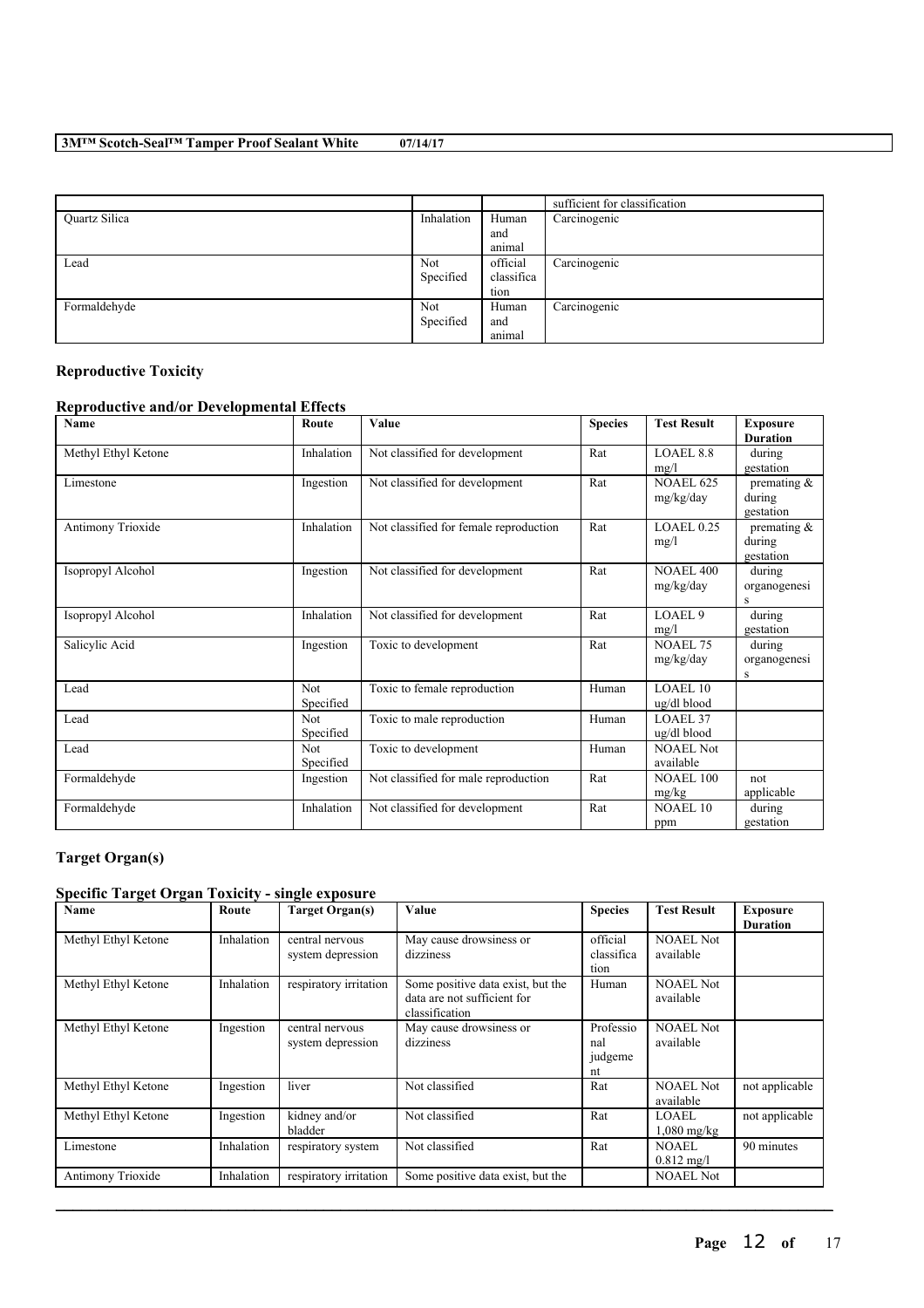|                   |            |                                      | data are not sufficient for<br>classification                                      |               | available                      |                           |
|-------------------|------------|--------------------------------------|------------------------------------------------------------------------------------|---------------|--------------------------------|---------------------------|
| Isopropyl Alcohol | Inhalation | central nervous<br>system depression | May cause drowsiness or<br>dizziness                                               | Human         | <b>NOAEL Not</b><br>available  |                           |
| Isopropyl Alcohol | Inhalation | respiratory irritation               | Some positive data exist, but the<br>data are not sufficient for<br>classification | Human         | <b>NOAEL Not</b><br>available  |                           |
| Isopropyl Alcohol | Inhalation | auditory system                      | Not classified                                                                     | Guinea<br>pig | <b>NOAEL 13.4</b><br>mg/l      | 24 hours                  |
| Isopropyl Alcohol | Ingestion  | central nervous<br>system depression | May cause drowsiness or<br>dizziness                                               | Human         | <b>NOAEL Not</b><br>available  | poisoning<br>and/or abuse |
| Lead              | Ingestion  | nervous system                       | May cause damage to organs                                                         | Human         | <b>LOAEL 90</b><br>ug/dl blood | poisoning<br>and/or abuse |
| Lead              | Ingestion  | heart                                | Not classified                                                                     | Human         | <b>NOAEL Not</b><br>available  | poisoning<br>and/or abuse |
| Formaldehyde      | Inhalation | respiratory system                   | Causes damage to organs                                                            | Rat           | <b>LOAEL 128</b><br>ppm        | 6 hours                   |
| Formaldehyde      | Inhalation | respiratory irritation               | Some positive data exist, but the<br>data are not sufficient for<br>classification | Human         | <b>NOAEL Not</b><br>available  |                           |

# **Specific Target Organ Toxicity - repeated exposure**

| Name                     | Route      | <b>Target Organ(s)</b>                                                                                                                                           | Value                                                                              | <b>Species</b>   | <b>Test Result</b>            | <b>Exposure</b><br><b>Duration</b> |
|--------------------------|------------|------------------------------------------------------------------------------------------------------------------------------------------------------------------|------------------------------------------------------------------------------------|------------------|-------------------------------|------------------------------------|
| Methyl Ethyl Ketone      | Dermal     | nervous system                                                                                                                                                   | Not classified                                                                     | Guinea<br>pig    | <b>NOAEL Not</b><br>available | 31 weeks                           |
| Methyl Ethyl Ketone      | Inhalation | liver   kidney and/or<br>bladder   heart  <br>endocrine system  <br>bone, teeth, nails,<br>and/or hair  <br>hematopoietic<br>system   immune<br>system   muscles | Not classified                                                                     | Rat              | <b>NOAEL 14.7</b><br>mg/l     | 90 days                            |
| Methyl Ethyl Ketone      | Ingestion  | liver                                                                                                                                                            | Not classified                                                                     | Rat              | <b>NOAEL Not</b><br>available | 7 days                             |
| Methyl Ethyl Ketone      | Ingestion  | nervous system                                                                                                                                                   | Not classified                                                                     | $\overline{R}at$ | NOAEL 173<br>mg/kg/day        | 90 days                            |
| Limestone                | Inhalation | respiratory system                                                                                                                                               | Not classified                                                                     | Human            | <b>NOAEL Not</b><br>available | occupational<br>exposure           |
| Mica-group Minerals      | Inhalation | pneumoconiosis                                                                                                                                                   | Causes damage to organs through<br>prolonged or repeated exposure                  | Human            | <b>NOAEL Not</b><br>available | occupational<br>exposure           |
| <b>Titanium Dioxide</b>  | Inhalation | respiratory system                                                                                                                                               | Some positive data exist, but the<br>data are not sufficient for<br>classification | Rat              | LOAEL 0.01<br>mg/l            | 2 years                            |
| <b>Titanium Dioxide</b>  | Inhalation | pulmonary fibrosis                                                                                                                                               | Not classified                                                                     | Human            | <b>NOAEL Not</b><br>available | occupational<br>exposure           |
| Antimony Trioxide        | Dermal     | skin                                                                                                                                                             | Causes damage to organs through<br>prolonged or repeated exposure                  | Human            | <b>NOAEL Not</b><br>available | occupational<br>exposure           |
| Antimony Trioxide        | Inhalation | pulmonary fibrosis                                                                                                                                               | May cause damage to organs<br>though prolonged or repeated<br>exposure             | Rat              | <b>NOAEL</b><br>$0.002$ mg/l  | 1 years                            |
| Antimony Trioxide        | Inhalation | liver                                                                                                                                                            | Not classified                                                                     | Rat              | <b>NOAEL</b><br>$0.043$ mg/l  | 1 years                            |
| Antimony Trioxide        | Inhalation | blood                                                                                                                                                            | Not classified                                                                     | Rat              | <b>NOAEL</b><br>$0.004$ mg/l  | not available                      |
| <b>Antimony Trioxide</b> | Inhalation | pneumoconiosis                                                                                                                                                   | Not classified                                                                     | Human            | LOAEL 0.01<br>mg/l            | occupational<br>exposure           |
| <b>Antimony Trioxide</b> | Inhalation | heart                                                                                                                                                            | Not classified                                                                     | Rat              | <b>NOAEL 0.02</b><br>mg/l     | 1 years                            |
| Antimony Trioxide        | Ingestion  | blood   liver                                                                                                                                                    | Not classified                                                                     | Rat              | <b>NOAEL 418</b><br>mg/kg/day | not available                      |
| Antimony Trioxide        | Ingestion  | heart                                                                                                                                                            | Not classified                                                                     | Rat              | <b>NOAEL Not</b><br>available | not available                      |
| Kaolin                   | Inhalation | pneumoconiosis                                                                                                                                                   | Causes damage to organs through<br>prolonged or repeated exposure                  | Human            | <b>NOAEL NA</b>               | occupational<br>exposure           |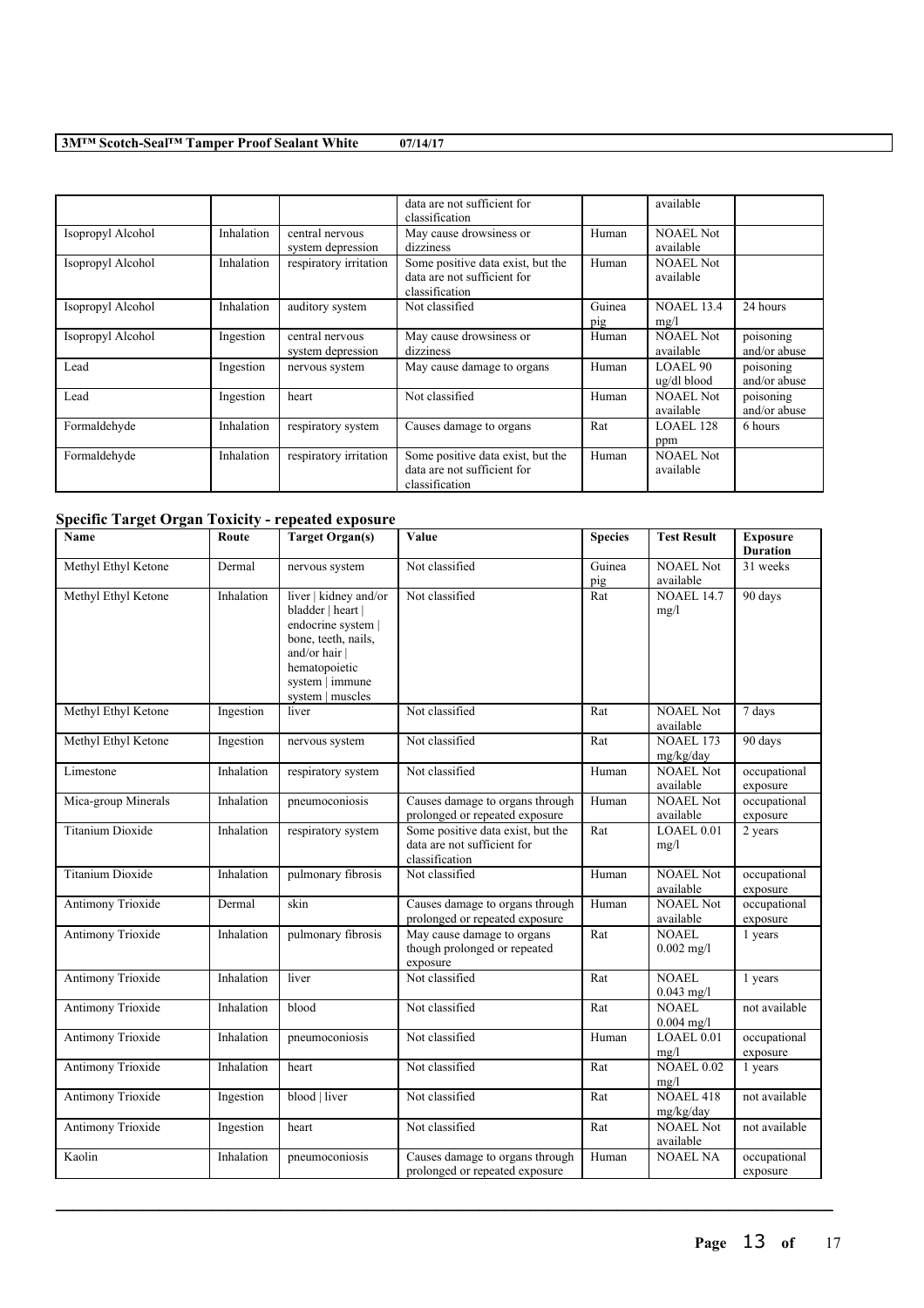| Kaolin            | Inhalation | pulmonary fibrosis                                                          | Not classified                                                         | Rat   | <b>NOAEL Not</b><br>available  |                            |
|-------------------|------------|-----------------------------------------------------------------------------|------------------------------------------------------------------------|-------|--------------------------------|----------------------------|
| Isopropyl Alcohol | Inhalation | kidney and/or<br>bladder                                                    | Not classified                                                         | Rat   | <b>NOAEL 12.3</b><br>mg/l      | 24 months                  |
| Isopropyl Alcohol | Inhalation | nervous system                                                              | Not classified                                                         | Rat   | <b>NOAEL 12</b><br>mg/l        | 13 weeks                   |
| Isopropyl Alcohol | Ingestion  | kidney and/or<br>bladder                                                    | Not classified                                                         | Rat   | <b>NOAEL 400</b><br>mg/kg/day  | 12 weeks                   |
| Quartz Silica     | Inhalation | silicosis                                                                   | Causes damage to organs through<br>prolonged or repeated exposure      | Human | <b>NOAEL Not</b><br>available  | occupational<br>exposure   |
| Salicylic Acid    | Ingestion  | liver                                                                       | Not classified                                                         | Rat   | <b>NOAEL 500</b><br>mg/kg/day  | 3 days                     |
| Lead              | Inhalation | kidney and/or<br>bladder                                                    | May cause damage to organs<br>though prolonged or repeated<br>exposure | Human | <b>LOAEL 60</b><br>ug/dl blood | occupational<br>exposure   |
| Lead              | Inhalation | hematopoietic<br>system                                                     | May cause damage to organs<br>though prolonged or repeated<br>exposure | Human | <b>LOAEL 50</b><br>ug/dl blood | occupational<br>exposure   |
| Lead              | Inhalation | nervous system                                                              | May cause damage to organs<br>though prolonged or repeated<br>exposure | Human | <b>LOAEL 40</b><br>ug/dl blood | occupational<br>exposure   |
| Lead              | Inhalation | heart   endocrine<br>system   immune<br>system   vascular<br>system         | Not classified                                                         | Human | <b>NOAEL Not</b><br>available  | occupational<br>exposure   |
| Lead              | Ingestion  | bone, teeth, nails,<br>and/or hair                                          | May cause damage to organs<br>though prolonged or repeated<br>exposure | Rat   | <b>LOAEL 20</b><br>ug/dl blood | 3 months                   |
| Lead              | Ingestion  | eyes                                                                        | May cause damage to organs<br>though prolonged or repeated<br>exposure | Rat   | LOAEL 0.5<br>mg/kg/day         | 20 days                    |
| Lead              | Ingestion  | hematopoietic<br>system   kidney<br>and/or bladder                          | May cause damage to organs<br>though prolonged or repeated<br>exposure | Human | <b>LOAEL 40</b><br>ug/dl blood | environmenta<br>l exposure |
| Lead              | Ingestion  | nervous system                                                              | May cause damage to organs<br>though prolonged or repeated<br>exposure | Human | LOAEL 11<br>ug/dl blood        | environmenta<br>l exposure |
| Lead              | Ingestion  | auditory system  <br>heart   endocrine<br>system   vascular<br>system       | Not classified                                                         | Human | <b>NOAEL Not</b><br>available  | environmenta<br>l exposure |
| Formaldehyde      | Dermal     | respiratory system                                                          | Not classified                                                         | Mouse | <b>NOAEL 80</b><br>mg/kg/day   | 60 weeks                   |
| Formaldehyde      | Inhalation | respiratory system                                                          | Causes damage to organs through<br>prolonged or repeated exposure      | Rat   | NOAEL 0.3<br>ppm               | 28 months                  |
| Formaldehyde      | Inhalation | liver                                                                       | Not classified                                                         | Rat   | <b>NOAEL 20</b><br>ppm         | 13 weeks                   |
| Formaldehyde      | Inhalation | hematopoietic<br>system                                                     | Not classified                                                         | Mouse | NOAEL 15<br>ppm                | 3 weeks                    |
| Formaldehyde      | Inhalation | nervous system                                                              | Not classified                                                         | Mouse | NOAEL 10<br>ppm                | 13 weeks                   |
| Formaldehyde      | Inhalation | endocrine system  <br>immune system  <br>muscles   kidney<br>and/or bladder | Not classified                                                         | Rat   | NOAEL 15<br>ppm                | 28 months                  |
| Formaldehyde      | Inhalation | eyes   vascular<br>system                                                   | Not classified                                                         | Rat   | <b>NOAEL 14.3</b><br>ppm       | 2 years                    |
| Formaldehyde      | Inhalation | heart                                                                       | Not classified                                                         | Mouse | <b>NOAEL 14.3</b><br>ppm       | 2 years                    |
| Formaldehyde      | Ingestion  | liver                                                                       | Not classified                                                         | Rat   | <b>NOAEL 300</b><br>mg/kg/day  | 2 years                    |
| Formaldehyde      | Ingestion  | immune system                                                               | Not classified                                                         | Rat   | <b>NOAEL 20</b><br>mg/kg/day   | 4 weeks                    |
| Formaldehyde      | Ingestion  | kidney and/or<br>bladder                                                    | Not classified                                                         | Rat   | NOAEL 15<br>mg/kg/day          | 24 months                  |
| Formaldehyde      | Ingestion  | nervous system                                                              | Not classified                                                         | Rat   | <b>NOAEL 109</b><br>mg/kg/day  | 2 years                    |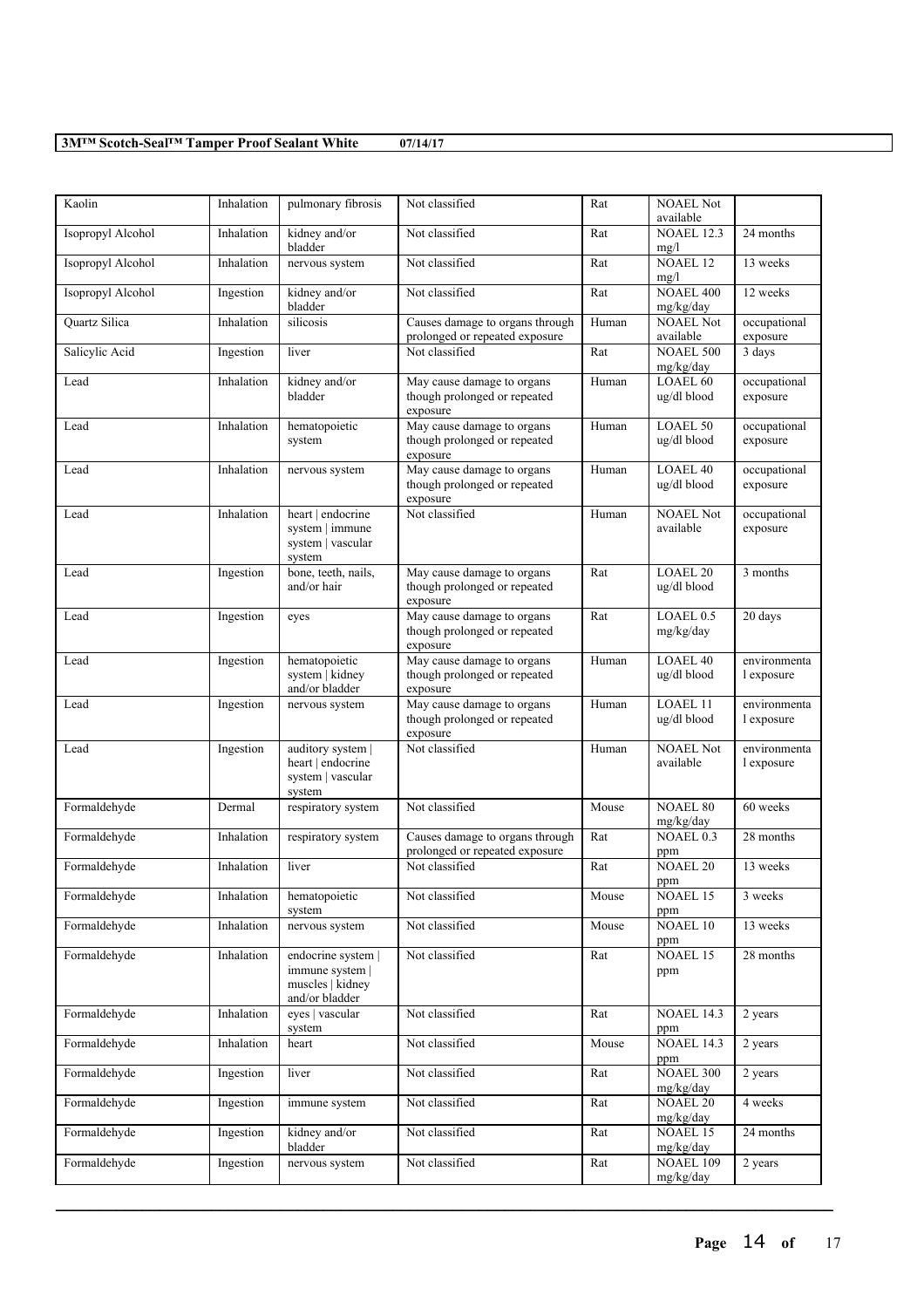| Formaldehyde | Ingestion | heart   endocrine<br>system<br>hematopoietic<br>system respiratory<br>system   vascular<br>system | Not classified | Rat | NOAEL 300<br>mg/kg/day | 2 years |
|--------------|-----------|---------------------------------------------------------------------------------------------------|----------------|-----|------------------------|---------|
| Formaldehyde | Ingestion | skin   muscles   eyes                                                                             | Not classified | Rat | NOAEL 109<br>mg/kg/day | 2 years |

### **Aspiration Hazard**

For the component/components, either no data are currently available or the data are not sufficient for classification.

# Please contact the address or phone number listed on the first page of the SDS for additional toxicological information **on this material and/or its components.**

# **SECTION 12: Ecological information**

# **Ecotoxicological information**

Please contact the address or phone number listed on the first page of the SDS for additional ecotoxicological information on this material and/or its components.

# **Chemical fate information**

Please contact the address or phone number listed on the first page of the SDS for additional chemical fate information on this material and/or its components.

# **SECTION 13: Disposal considerations**

# **13.1. Disposal methods**

Dispose of contents/ container in accordance with the local/regional/national/international regulations.

Dispose of waste product in a permitted industrial waste facility. Empty drums/barrels/containers used for transporting and handling hazardous chemicals (chemical substances/mixtures/preparations classified as Hazardous as per applicable regulations) shall be considered, stored, treated & disposed of as hazardous wastes unless otherwise defined by applicable waste regulations. Consult with the respective regulating authorities to determine the available treatment and disposal facilities.

**EPA Hazardous Waste Number (RCRA):** D001 (Ignitable), D008 (Lead), D023 (o-Cresol), D026 (Cresol), D035 (Methyl ethyl ketone)

# **SECTION 14: Transport Information**

For Transport Information, please visit http://3M.com/Transportinfo or call 1-800-364-3577 or 651-737-6501.

# **SECTION 15: Regulatory information**

# **15.1. US Federal Regulations**

Contact 3M for more information.

# **311/312 Hazard Categories:**

| Fire Hazard - Yes | Pressure Hazard - No | Reactivity Hazard - No | Immediate Hazard - Yes | Delayed Hazard |
|-------------------|----------------------|------------------------|------------------------|----------------|
| - Yes             |                      |                        |                        |                |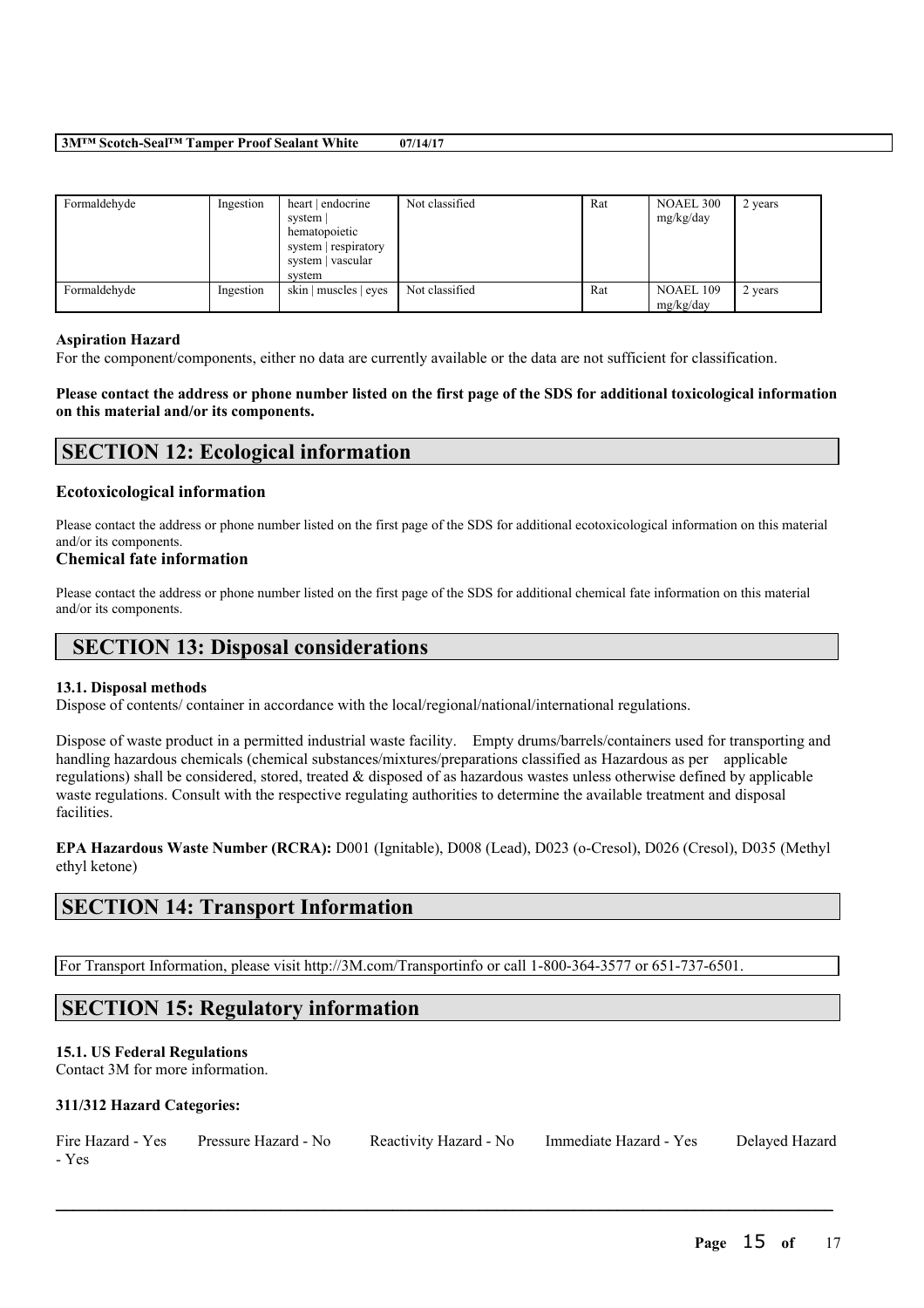#### **EPCRA 311/312 Hazard Classifications (effective January 1, 2018):**

#### **Physical Hazards**

Flammable (gases, aerosols, liquids, or solids)

| <b>Health Hazards</b>                                        |  |
|--------------------------------------------------------------|--|
| Carcinogenicity                                              |  |
| Reproductive toxicity                                        |  |
| Serious eye damage or eye irritation                         |  |
| Specific target organ toxicity (single or repeated exposure) |  |

### Section 313 Toxic Chemicals subject to the reporting requirements of that section and 40 CFR part 372 (EPCRA):

| Ingredient                                   | C.A.S. No  | $\%$ by Wt |
|----------------------------------------------|------------|------------|
| Antimony Trioxide (ANTIMONY COMPOUNDS)       | 1309-64-4  | $1 - 5$    |
| Chlorinated Paraffin Waxes (POLYCHLORINATED) | 63449-39-8 | $\leq$ 1.5 |
| ALKANES, C10-13)                             |            |            |

#### **This material contains a chemical which requires export notification under TSCA Section 12[b]:**

#### **15.2. State Regulations**

Contact 3M for more information.

# **15.3. Chemical Inventories**

The components of this product are in compliance with the chemical notification requirements of TSCA.

Contact 3M for more information.

#### **15.4. International Regulations**

Contact 3M for more information.

**This SDS has been prepared to meet the U.S. OSHA Hazard Communication Standard, 29 CFR 1910.1200.**

# **SECTION 16: Other information**

#### **NFPA Hazard Classification**

**Health:** 2 **Flammability:** 3 **Instability:** 0 **Special Hazards:** None

National Fire Protection Association (NFPA) hazard ratings are designed for use by emergency response personnel to address the hazards that are presented by short-term, acute exposure to a material under conditions of fire, spill, or similar emergencies. Hazard ratings are primarily based on the inherent physical and toxic properties of the material but also include the toxic properties of combustion or decomposition products that are known to be generated in significant quantities.

| <b>Document Group:</b> | 10-3197-0 | <b>Version Number:</b>  | 32.02    |
|------------------------|-----------|-------------------------|----------|
| <b>Issue Date:</b>     | 07/14/17  | <b>Supercedes Date:</b> | 12/07/15 |

DISCLAIMER: The information in this Safety Data Sheet (SDS) is believed to be correct as of the date issued.3MMAKES NO WARRANTIES, EXPRESSED OR IMPLIED, INCLUDING, BUT NOT LIMITED TO, ANY IMPLIED WARRANTY OF MERCHANTABILITY OR FITNESS FOR A PARTICULAR PURPOSE OR COURSE OF PERFORMANCE OR USAGE OF TRADE.User is responsible for determining whether the3Mproduct is fit for a particular purpose and suitable for user's method of use or application.Given the variety of factors that can affect the use and application of a3Mproduct, some of which are uniquely within the user's knowledge and control, it is essential that the user evaluate the 3Mproduct to determine